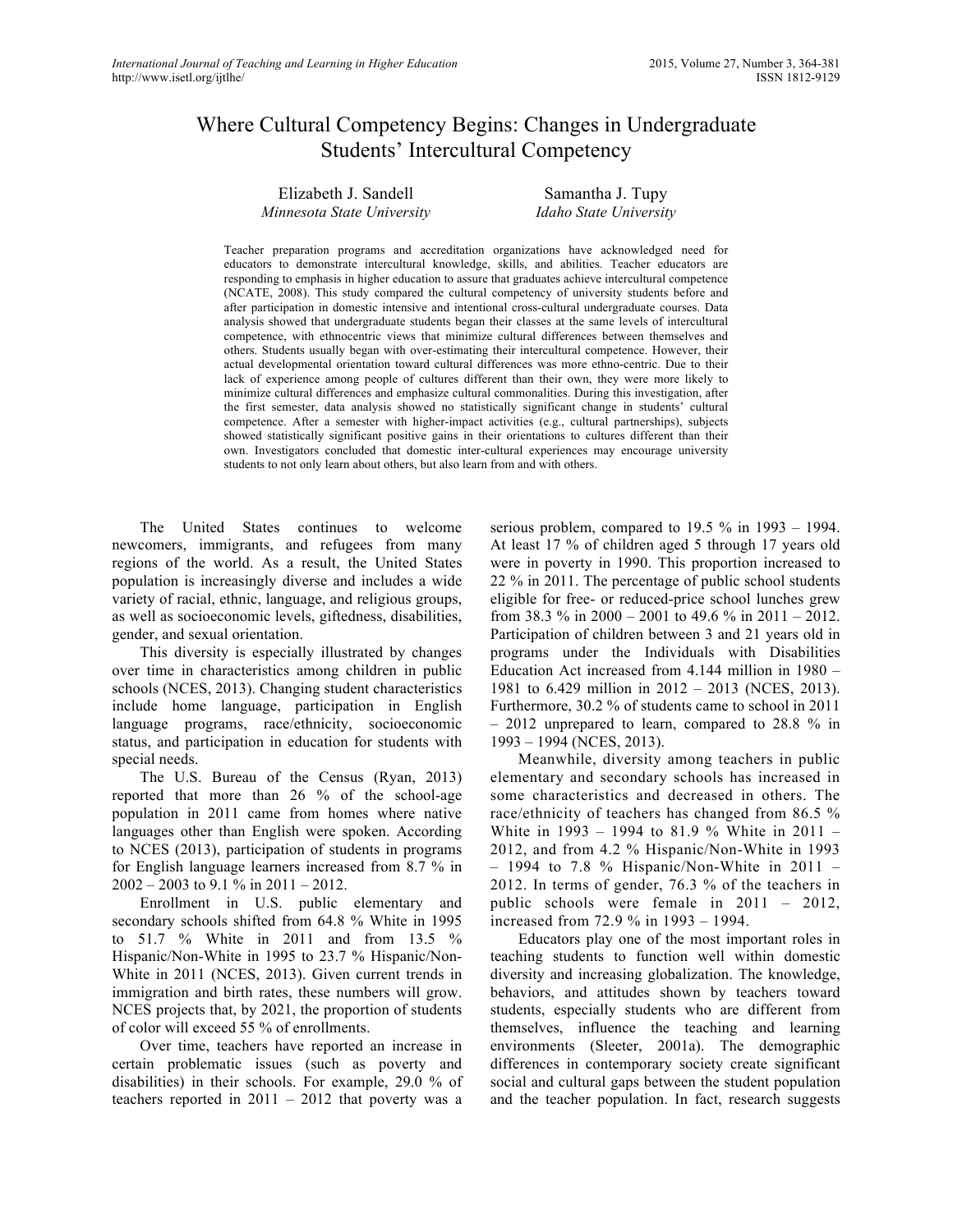that teachers' beliefs about students lead to different expectations and treatment. Unfortunately, students from cultural and linguistic backgrounds which are different than those of teachers often perform poorly in public education. Students are at risk for achievement gaps, over-representation in special education, high suspension and expulsion rates, and high drop-out rates

Townsend, 2000). Some investigators (Arthur & Collins, 2010; Solomon & Levine-Rasky, 2003) suggested that, without intervention, pre-service teachers may inadvertently stereotype students and families and respond to them in oppressive ways. Teachers need an understanding of the invisible rules within different social and cultural structures so they may build productive relationships that overcome stereotypes with students.

(Jencks & Phillips, 1988; Losen & Orfield, 2002;

The demographic differences between student populations and teacher populations mean that responsible teacher education programs (TEPs) will prepare pre-service teachers for the social and cultural contexts in public schools (Bennett, 2004). In 2008, the National Council for Accreditation of Teacher Education (NCATE) included 12 elements of cultural identity in its standards for accrediting teacher preparation programs (i.e., ethnicity, race, socioeconomic status, gender, exceptionalities, language, religion, sexual orientation, and geographic region; NCATE, 2008). In 2013, the Council for the Accreditation of Educator Preparation (CAEP) issued new standards embedded throughout with aspects of diversity. The new standards referred to learning disabilities, language learners, gifted students, and students from diverse racial, ethnic, and cultural backgrounds. CAEP Standard 1 and related Interstate Teacher and Support Consortium (Council of Chief State School Officers2011) standards referred to cultural competence, individual differences, and working with families and communities. Standard 2 referred to diversity in field and practicum experiences (CAEP, 2013). CAEP documents conclude that teacher education programs must embed diversity experience and cultural competence throughout all teacher preparation courses and experiences:

- Incorporation of multiple perspectives to the discussion of content, including attention to learners' personal, family, and community experiences and cultural norms.
- A commitment to deepening awareness and understanding the strengths and needs of diverse learners when planning and adjusting instruction that incorporates the histories, experiences, and representations of students and families from diverse populations.
- Verbal and nonverbal communication skills<br>that demonstrate respect for and demonstrate respect for, and responsiveness to, the cultural backgrounds and differing perspectives learners and their families bring to the learning environment.
- Ability to interpret and share student assessment data with families to support student learning in all learning environments.
- An understanding of their own frames of reference (e.g., culture, gender, language, abilities, ways of knowing), the potential biases in these frames, the relationship of privilege and power in schools, and the impact of these frames on educators' expectations for, and relationships with, learners and their families (Council of Chief State School Officers, 2011).

In brief, teachers at all levels (primary, secondary, and post-secondary) should exemplify intercultural competence (ICC). However, neither CAEP (accrediting the teacher education programs) nor teacher licensure agencies (licensing the teacher as an individual) decree the teaching methods or the formative and summative assessments that the teacher education programs should implement.

For this study, definitions for several key terms were selected: culture, intercultural experience, intercultural differences, worldview, and intercultural competence (ICC).

- (a) Culture: According to Hammer (2012), cultural groups are typically defined by national and/or ethnic boundaries, but they may also represent other affiliations, such as race, religion, or social groups.
- (b) Intercultural Competency (ICC): The ability to accommodate cultural differences into one's reality in ways that enable an individual to move easily into and out of diverse cultures and to adjust naturally to the situation at hand (Bennett, 1993). Hammer (2009b; 2011; and 2012) defines intercultural competence as the capability to shift cultural perspective and appropriately *adapt behavior* [emphasis added] to cultural differences and commonalities.
- (c) Intercultural or cultural differences: "The differences in rules, behaviors, communication, and biases based on cultural knowledge or values that are different from one's own" (AACU, 2012, p. 15).
- (d) Intercultural experience: "The experience of an interaction with an individual or group of people whose culture is different from one's own" (AACU, 2012, p. 15).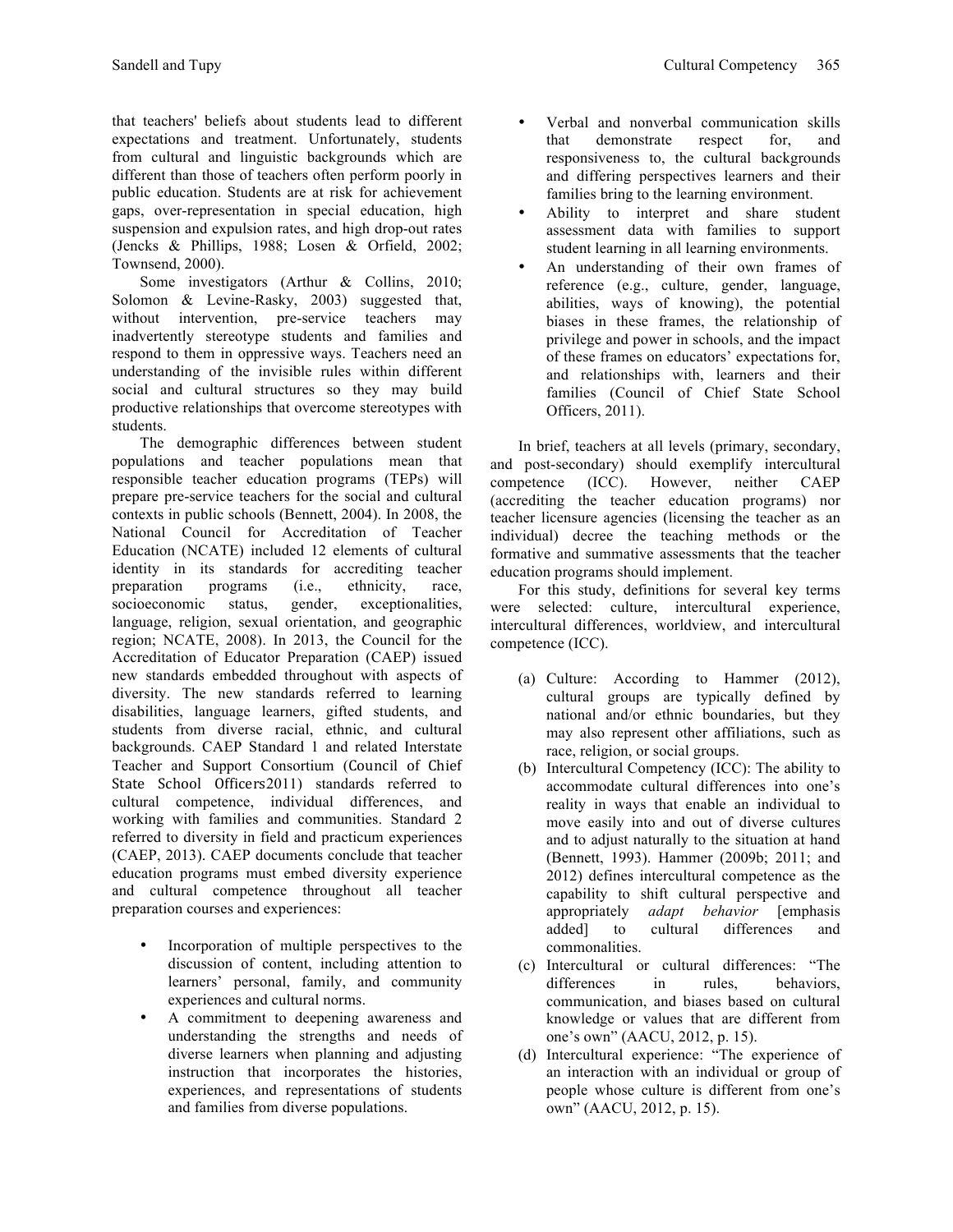- (e) Intercultural sensitivity: Sensitivity to the viewpoints of people in cultures other than one's own (Bhawuk & Brislin, 1992) (may or may not involve subsequent behavior).
- (f) Worldview: "The cognitive and affective lenses through which people understand and interpret their experiences and make sense of the world around them" (AACU, 2012, p. 15).

For teachers, the definition of intercultural competence is the "ability to effectively respond to students from different cultures and classes while valuing and preserving the dignity of cultural differences and similarities between individuals, families, and communities." (Ladson-Billings, 2001).

### **Literature Review**

During the past 20 years, researchers have looked at the development of intercultural competence, its consequences, and its implications for individuals and groups. Other studies have examined the development of ICC for pre-service teachers. A review of relevant literature sheds light on the beginning ICC orientations among pre-service teachers and the potential impact of various teaching methodologies (such as multicultural education courses, multicultural immersion experiences, and self-awareness and reflections).

# **Beginning ICC Orientations among Pre-Service Teachers**

Following positive developmental theory, these investigators sought to understand the literature related to the beginning ICC orientations among pre-service teachers. Knowing the developmental stages of incoming students will provide university instructors (and the students themselves) with a starting point for multicultural education.

Guo, Arthur, and Lund (2009) examined the intercultural competency of pre-service teachers. Data was collected from responses by white female students to case studies, journal entries about critical incidents, focus group interviews, and written questionnaires. The investigators reported that the pre-service teachers' understood diversity as within the "other" and not about themselves in addition to the "other." The subjects expressed the beliefs that diversity involved cultural festivals, food, costumes, games, and celebrations. When students were challenged about how to accommodate their teaching to the children's diversity, they requested a formula about how to respond to diversity in their teaching practices. The researchers noted a continuing disconnection between theories of multicultural education and the pre-service teachers' educational efforts.

One explanation of this disconnection was illustrated by Sleeter (2001b), who found that white pre-service teachers have little personal diversity experience, knowledge, or understanding. Researchers suggested that undergraduate university students begin their studies with worldviews consisting of stereotypical beliefs and little knowledge of racism, discrimination, and structural inequality.

Carter-Merrill (2007) focused on the relationships between students' background characteristics, precollege experiences, college experiences, and the development of ICC, as measured by a survey, the Intercultural Development Inventory (IDI; Hammer, 2009a). Activities thought to contribute to higher levels of ICC included: study abroad, participation in discussions, relationships with people different from self, exposure to a diverse campus (especially international students), community engagement and involvement, and participation in a student media organization. Fraternity or sorority memberships were found to have had a negative influence on the development of ICC. However, the investigator concluded that significant characteristics and experiences seemed related to minimal student growth within ethnocentric stages of cultural orientation. Few students in Carter-Merrill's study shifted beyond the minimization orientation to deeper understanding and acceptance of cultural differences and similarities.

Riley (2007) addressed the connection between ICC (as measured by the IDI) and students' college experiences (measured by the Community College Survey of Student Engagement; CCCSE, 2005). There was a strong correlation between IDI scores and CCSSE measures of active and collaborative learning, academic challenge, student-faculty interaction, and student effort. A weaker correlation was found between IDI scores and the CCSE measure of support for learners. There were few meaningful differences between any of the subgroups (gender, ethnicity, full-time status, first-generation status, and length of time in college) when related to the students' engagement and intercultural competence. Riley reported that student respondents thought their intercultural competence was related to group work contributions, international events, sharing of traditions, a diverse faculty and student body, and opportunities for study abroad.

Middleton (2002) explored the attitudes, beliefs, and commitments of a predominantly white population of pre-service teachers. The Beliefs about Diversity Scale (Pohan & Aguilar, 2001) was used as a pre- and post-test measure of self-reported attitudes and beliefs about diversity before and after participation in a diversity course. Many pre-service teachers claimed that they were willing to teach from a multicultural perspective, but at the same time, they misunderstood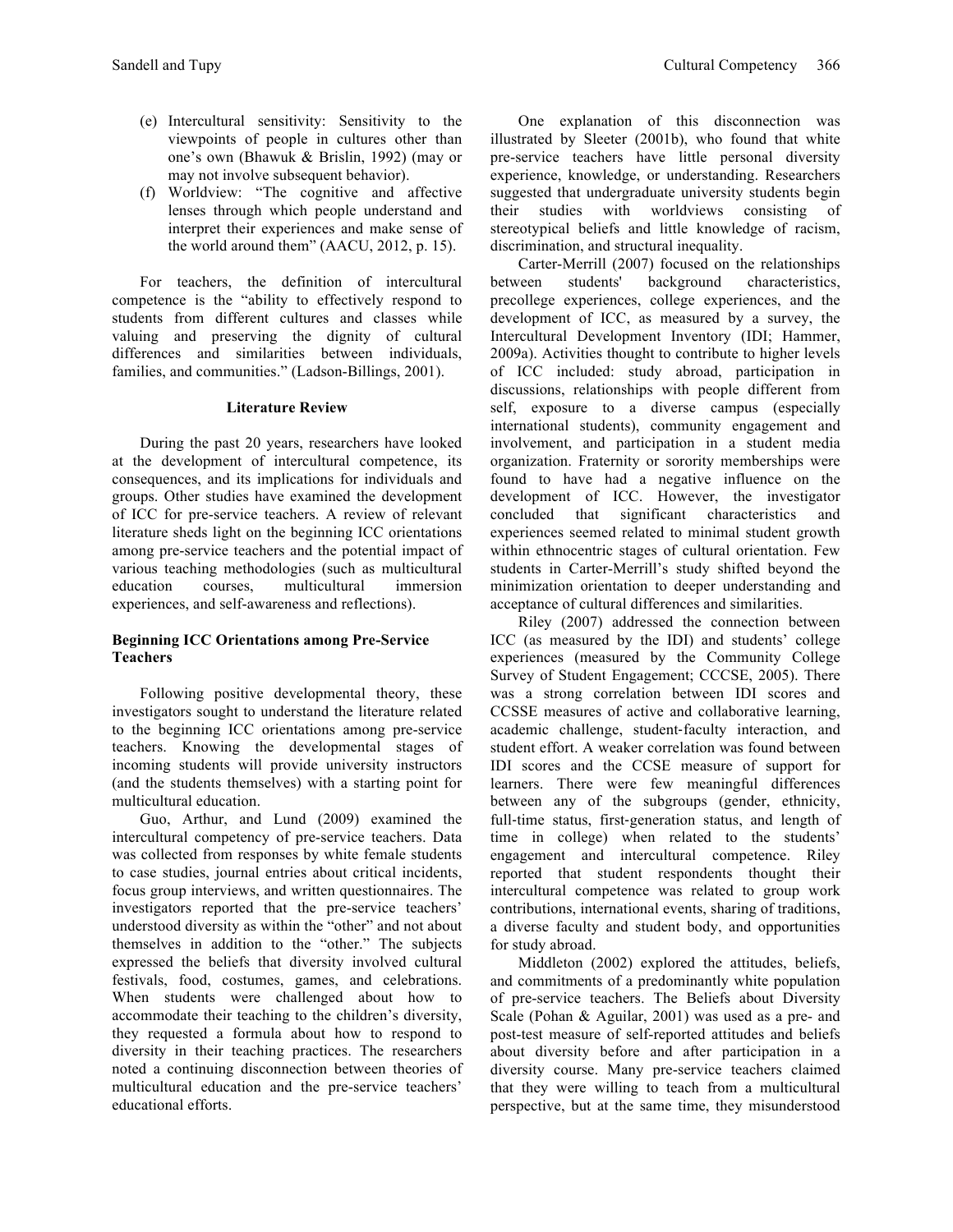and misinterpreted multicultural education, diversity, and the attitudes and skills needed for successful crosscultural teaching. Middleton made a case for providing structure for individuals and groups to explore and discuss experiences related to multicultural education.

# **Impact of Various Teaching Methodologies**

Of course, teacher educators and the broader American culture do believe that training and experience can affect the development of any skill or disposition, including that of intercultural competency. Black and Mendenhall (1990), Bhawuk (1998), as well as Altshuler, Sussman, and Kachur (2003) have presented arguments to support this belief.

Several recent investigations have explored how teaching methodologies influence the cultural competency of undergraduate students. These mixedmethods studies have highlighted various activities which appear to contribute to cultural competency, including class discussions (Carter-Merrill, 2006) and relationships with people different than one's self (Carter-Merrill, 2006; Paige, Jacobs-Cassuto, Yershova, & DeJaeghere, 2003). The reported experiences have been embedded within several formats that may be categorized as: (1) multicultural education courses, (2) multicultural immersion experiences, and (3) selfawareness and reflections.

**Multicultural education courses.** Since the mid-1970s, teacher licensure programs have required teacher candidates to complete orientation and training in multicultural education. Traditionally, such courses included opportunities to learn *about* persons in cultures differing from those of the pre-service teachers.

In the mid-1990s, researchers (Garmon, 1998; Zeichner et al., 1998) examined the consequences of multicultural education courses for pre-service teachers. They concluded that multicultural education courses had not had much effect on teacher practices. Even after completing the course, pre-service teachers had negative beliefs and low expectations of success for minority students in elementary and secondary schools. Garmon (1998) posed the idea that multicultural courses actually reinforce low expectations by reporting historic lack of success for minority students. Zeichner and colleagues (1998) suggested pre-service teachers need to experience instructional strategies that require higher order thinking, such as synthesis and application. They recommended that pre-service teachers should examine their own beliefs, reconsider their own assumptions, understand the values and lives of others, and increase their skills in cultural competency.

Dahlman, Hoffman, Cunningham, and Jesseman (2009) enhanced a course in human relations (required for their pre-service teachers) with opportunities for students to reflect on their own cultures, read narratives

from other cultures, listen to "others" in panel presentations, develop their own communication skills, and participate in experiential learning with other students. After analyzing the student reflection papers, they concluded that the students increased in selfawareness and in empathy for others through this process.

**Multicultural immersion experiences.** Houser (2008) investigated an educational approach designed to promote critical consciousness and multicultural understanding among undergraduate and graduate students in teacher education. The cultural immersion approach, which the author referred to as a "cultural plunge," involved intense exposure to social and cultural settings in which the students' norms are clearly in the minority. Initial encounters were followed by personal reflection and subsequent small-group and whole-class analyses. The report suggested that such an approach may provide opportunities for critical growth and multicultural development.

Keengwe (2010) examined the impact of multicultural immersion experiences with adult English language learners on the cultural competency of preservice teachers. This field experience appeared to be a key factor in an otherwise typical multicultural course that included activities such as reflective writings, cultural films, experiential learning activities, discussions, role play exercises, storytelling, case studies, research presentations, and quizzes. After only ten hours of cross-cultural interaction, the university students reported in logs, reflection papers, and class discussion that they understood better the importance of the cross-cultural experience in helping them become knowledgeable about other cultures, reduce bias, develop respectful skills, and become more accepting of the "others."

Other instructors have investigated the results of incorporating service learning into their teacher education programming. Connor (2004) and Li and Lal (2005) found that student attitudes about diverse communities became more positive after participating in course-related service projects.

Reyes and Bishop (2005) described the concept of partnership between a teacher preparation program and an urban after-school program. Their design included predominantly white undergraduate students in an experience working with children from culturally diverse backgrounds. Grounding teaching in this belief acknowledges the importance of having pre-service teachers examine their identities and their values in relation to a new set of experiences or exposure to new ideas that they gain in their education program. The problem then becomes, how do the instructors incorporate multicultural discourse that defines culture and identity in complex ways, critical of the tourist approach (Hoffman, 1996), and that de-centers the perspectives of mostly white students?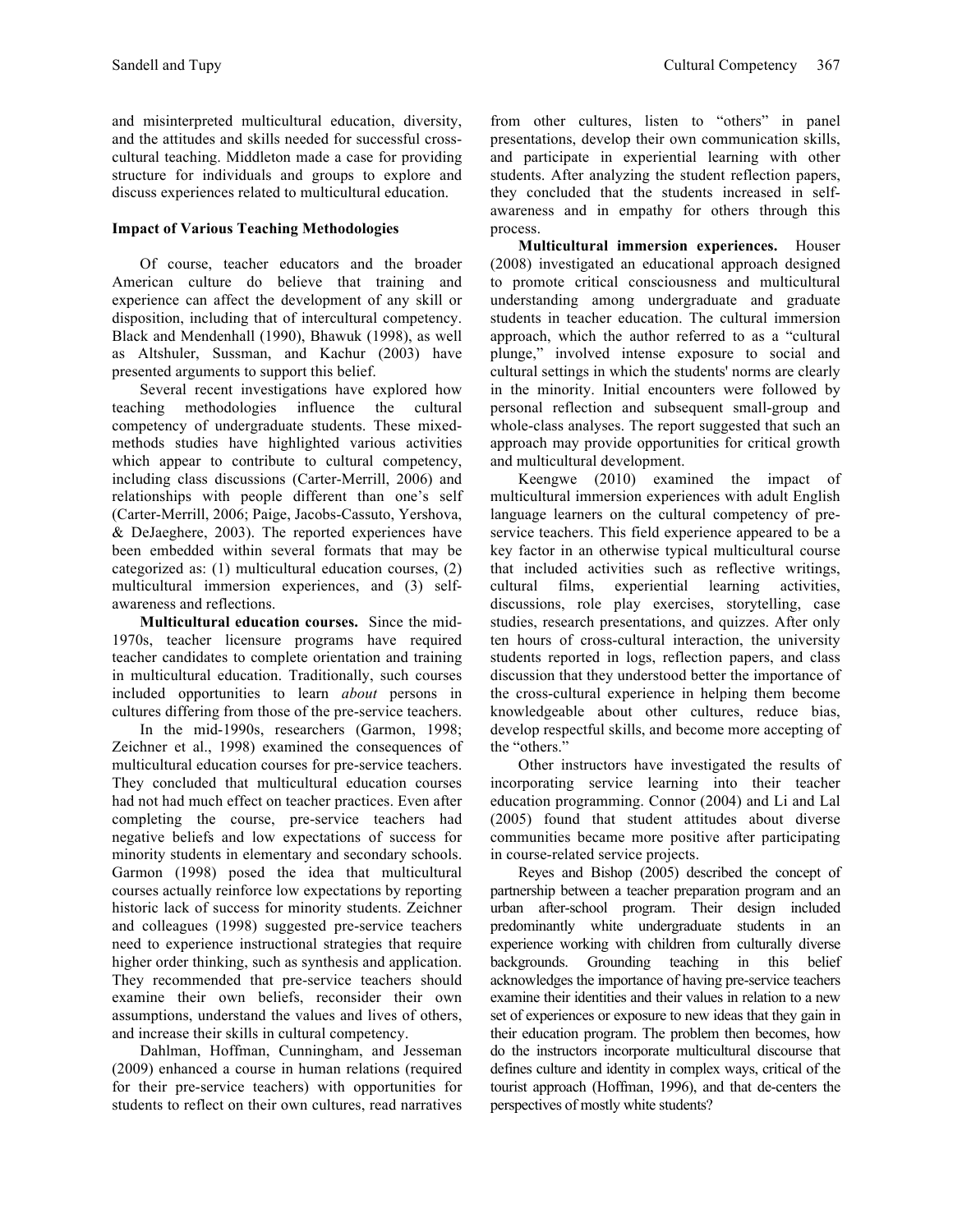Vaughan (2005) studied the impact of a short-term cultural immersion experience on pre-service teachers who were enrolled in a cultural diversity class. According to the investigator, the students' reflections and oral responses indicated that this experience helped them to be more culturally aware. The experiences also influenced them to seriously reflect on their prejudices, misconceptions, and stereotypes about minority groups. Students reported that they were personally convinced to make positive changes toward cultural diversity if they were going to be culturally responsive in their daily lives and as teachers in their future classrooms.

Self-awareness and reflection. Guo, Arthur, and Lund (2009) suggested the importance of selfexamination and self-reflection for the growth of cultural competency among pre-service teachers.

Faculty members who teach multicultural courses often incorporate personal narrative and reflection into the course experience. Schmidt (1998) suggested enhancing any course with the "ABCs Model of Cultural Understanding." In this design, the instructor would include assignments that feature students writing: (a) autobiographies; (b) biography of a person different than the writer; (c) cross-cultural analysis of similarities and differences between (a) and (b); and (d) analysis of differences, along with an explanation of comforts and discomforts. In a home – school relations course, students were assigned to write a plan for communications between school and home, with special attention to communicating across culture, thus providing structure to discuss multicultural education.

Fuller and Pikes (2010) used a multicultural course to enhance the self-awareness of pre-service teachers about their own beliefs, culture, and biases. This "Cultural Self-Analysis Project" was embedded in a five-week course, Parent Involvement in Education. After analyzing the reflection papers and questionnaire responses, the investigators found that pre-service teachers reported increased cultural self-awareness, awareness of their own biases and prejudices, awareness of the influences of their families of origin, and challenges about the need to respect and respond to values different than their own.

Garmon (2004) concluded that self-reflection on one's own belief system is a key factor related to growth in preservice teachers' cultural competence. He suggested that self-reflection relates to being willing and able to think critically about one's own beliefs, values, and attitudes. Other factors listed were personal beliefs, professional beliefs, intercultural experiences, and educational experiences.

Cross, Bazron, Dennis, and Issacs (1989) posited that effective cross-cultural teaching would include these elements: self-awareness, knowledge of students' home cultures, awareness and acceptance of differences, understanding dynamics of differences, and ability to adapt teaching skills to meet student cultures.

# **Purpose and Theoretical Framework**

### **Purpose**

The purpose of this study was to examine changes in cultural competence among undergraduate students who participated in intensive and intentional crosscultural experiences. The hypothesis was that the intensive, intentional, and reflective cross-cultural experiences will have a positive impact on the cultural competency of students who complete a course, Human Relations in a Multicultural Society.

The investigators wished to understand the entering and concluding levels of cultural orientation for university students early in their pre-service teacher education programs. Faculty members will use the outcomes of this study for program design, outcome assessment, and course modification. The research questions were related to undergraduate students:

- 1. What are the cultural orientations of students who register for an undergraduate general education course in human relations in multicultural environments? Are the cultural orientations (perceived and developmental) statistically the same for students at the beginning of each semester?
- 2. Was there any statistically significant difference between the means of preinstruction and post-instruction scores in undergraduate students' cultural competency in an intentional, multicultural relations experience during Fall 2010 compared to Fall 2011?

# **Theoretical Framework**

From the perspective of a process of developmental learning and in an effort to establish a basis for incountry intercultural education, this study focused on the entry-level cultural competence of university students. To further the understanding of the effectiveness of teacher preparation programs, this study sought to establish a statistical picture of intercultural competence for students at the beginning of their professional education studies.

The study reported herein was based on the Developmental Model of Intercultural Sensitivity (DMIS), originally described by M.J. Bennett (1986; 1993) (see Figure 1). With concepts from cognitive psychology and constructivism, Bennett described ICC as "the way a person understands, feels about, and responds to cultural differences." The DMIS presented predictable stages through which people progress as their cultural competency increases. The DMIS includes two main categories: ethno-centrism and ethno-relativism.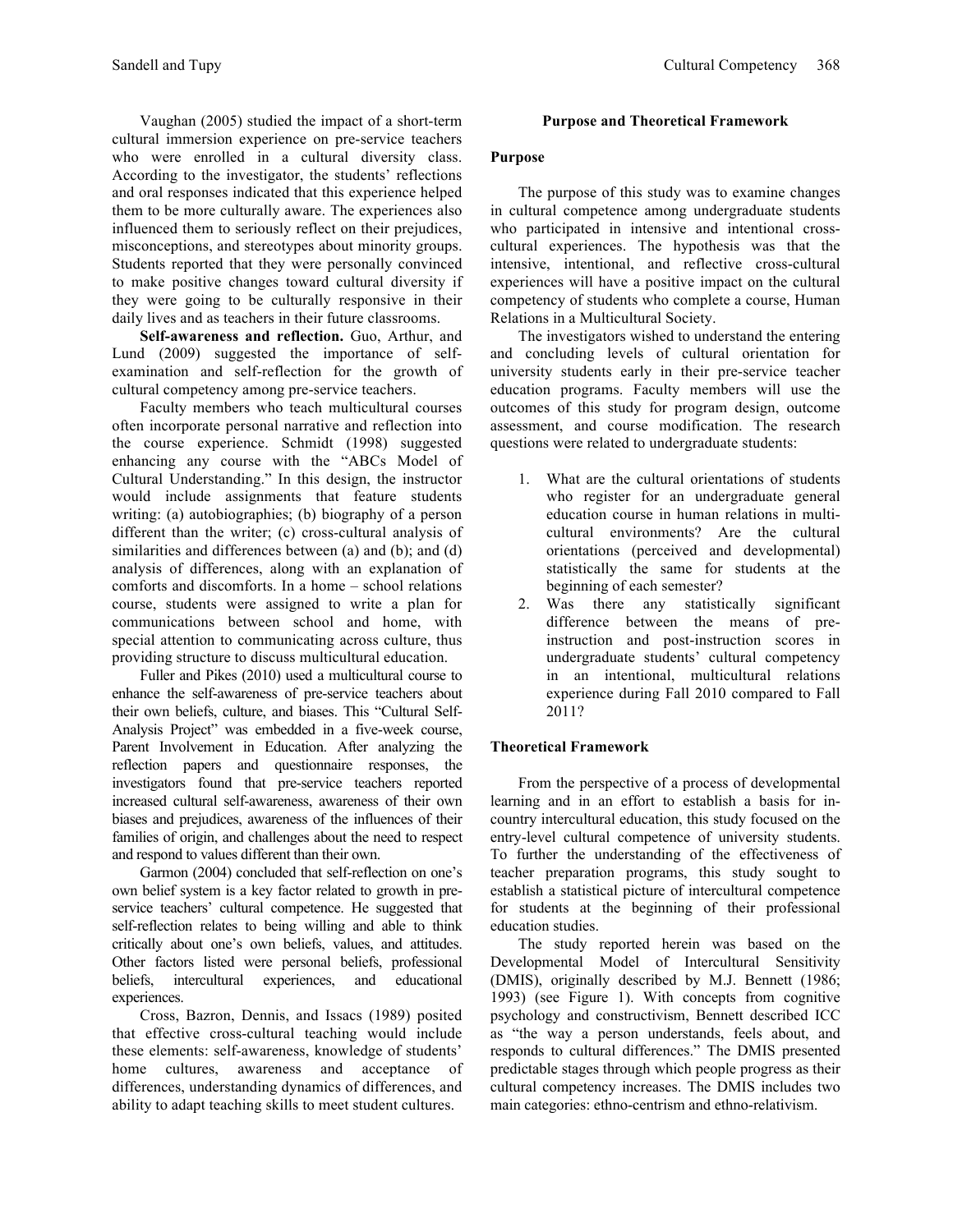| Denial $\rightarrow$ | Defense / Reversal $\rightarrow$ | Minimization $\rightarrow$ Acceptance $\rightarrow$ Adaptation $\rightarrow$ Integration |  |
|----------------------|----------------------------------|------------------------------------------------------------------------------------------|--|
|                      | Ethno-centrism                   | Ethno-relativism                                                                         |  |

*Figure 1* Developmental Model of Intercultural Sensitivity

*Note.* Hammer, Bennett, & Wiseman, 2003, p. 424

Ethno-centrism is characterized by belief that one's culture or ethnic group is superior to all other groups. This category includes stages of *Denial*, *Polarization* (*Defense/Reversal)*, and the ethno-centric half of *Minimization*. Individuals in stage one, *Denial*, see their culture as the only real culture and (intentionally or not) limit their exposure to cultures different than his or her own. They may acknowledge more observable differences (such as food or costume), but they are unmindful of more profound cultural differences (such as attitudes toward time). Individuals in stage two, *Polarization* (*Defense/Reversal)* may take an uncritical view toward their own cultural values and practices or take an uncritical view toward the cultural values and practices of other persons. This stage is characterized by the sorting of people into "us and them." Differences may be viewed as disruptive and intimidating. Individuals in the first half of the transitional stage called *Minimization* are still ethnocentric, but they see similarities to their own cultures as they learn about the "other" culture.

Ethno-relativism is characterized by belief that one's culture is one of many different cultures and that one's culture or ethnic group is not superior to the other. This category includes the ethno-relative half of *Minimization*, *Acceptance*, *Adaptation*, and *Integration*. Individuals in the second half of the Minimization are now ethno-relative, but they experience the "other" culture in a more interactive, intercultural way. Individuals in stage four, *Acceptance,* view their culture as just one of the many intriguing cultures in the world. They actually appreciate complex patterns of cultural differences. In stage five, *Adaptation*, individuals are able to take the perspective of the "other." They can and do adapt their behaviors to be culturally appropriate and graceful. In the DMIS, Bennett (1986; 1993) included a stage six, *Integration*. He suggested that, in this last stage, individuals or groups can and do move easily between cultures and adjust naturally to the unique situations and expectations.

#### **Methods**

#### **Context**

The study was undertaken at Minnesota State University, Mankato, a mid-size public university in the Midwest. In the Fall 2011 term, there were 15,640 students enrolled in undergraduate and graduate programs, according to the Minnesota State University, Mankato Office of Institutional Planning, Research, and Assessment (2012). These students included Caucasian (82%), African American (5%), Asian American (3%), Hispanic or Latino (2%), American Indian (0.4%), Native Hawaiian/Pacific Islander (0.1%), and international students (4%). There were 10% who reported membership in ethnic minority groups. Furthermore, 52% of the students at Minnesota State University, Mankato were female, and 48% were male (Office of Institutional Planning, Research, and Assessment, 2012).

In 2006, Minnesota State University, Mankato amended its graduation requirements to incorporate cultural diversity education and experiences into the general education curriculum. The diversity policy was a commitment to "create an understanding and appreciation of diverse peoples and diverse perspectives; a commitment to create an academic, cultural, and workplace environment and community that develops mutual respect for all and celebrates our differences" (Minnesota State University, Mankato, 2010).

The research reported herein occurred within the Minnesota State University, Mankato College of Education (COE), which includes undergraduate academic majors related to elementary education, secondary education, and special education. COE's mission statement is "to prepare principled professional practitioners who thrive and succeed in diverse environments, promote collaborative and generative communities, and engage in life-long learning" (College of Education, 2011). The COE continues to be committed to preparing its teacher candidates to be highly effective in culturally diverse primary and secondary classrooms. To that end, placements in diverse field experiences were required for all students majoring in education. Beginning in 2009, COE students had the opportunity to spend six weeks in a cross-cultural immersion field experience in Queensland, Australia. Beginning in 2012, COE students could participate in mentorship and study in Costa Rica or United Arab Emirates.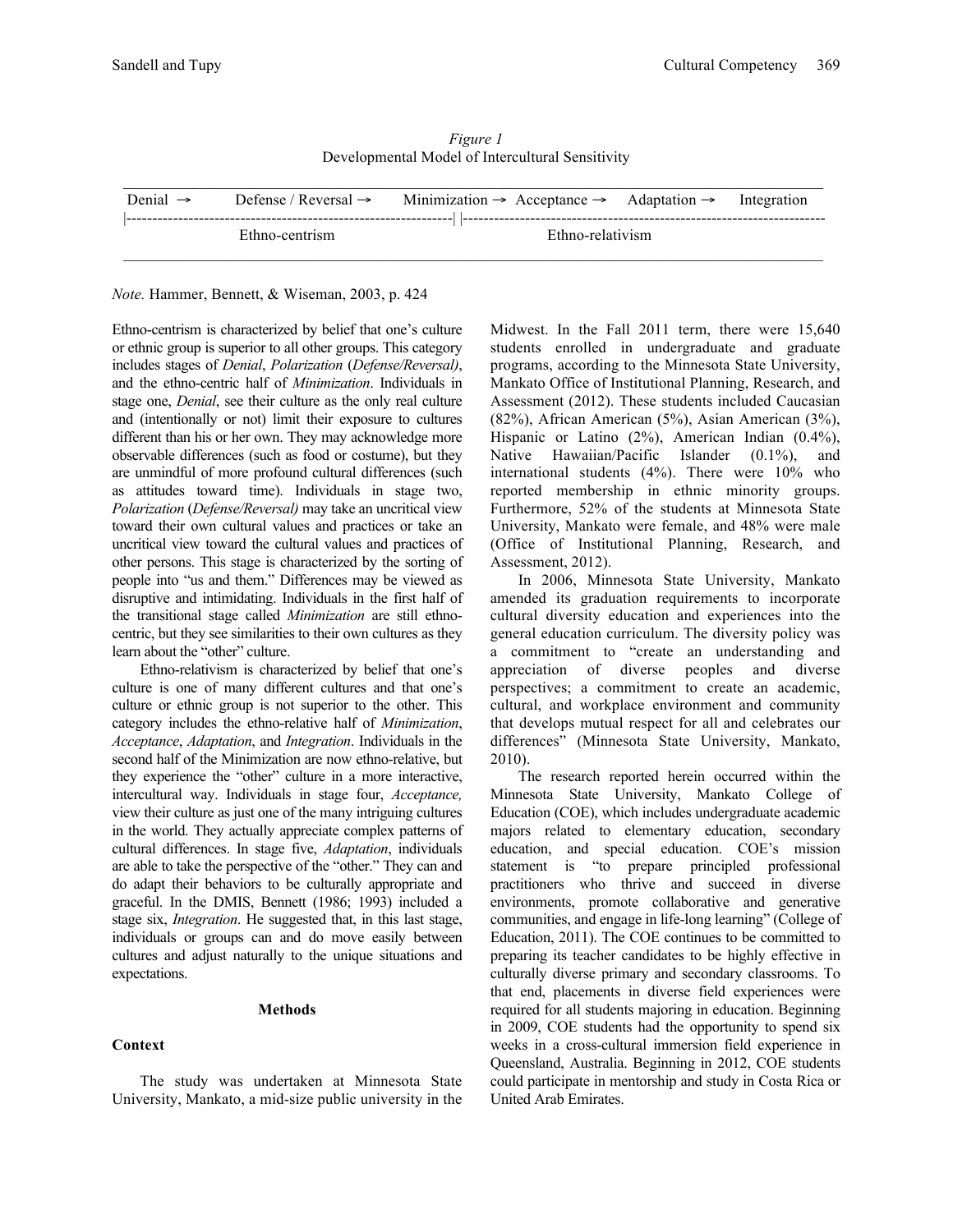One of the more common anticipated outcomes for teacher preparation programs is enhanced intercultural sensitivity and competency among all graduates. Consequently, stakeholders at Minnesota State University, Mankato are designing domestic experiences that provide quality, affordable, concrete opportunities to build relationship with persons from cultures different than their own. Minnesota State University, Mankato students in teacher preparation programs have been encouraged to participate in intensive and intentional cross-cultural experiences within 100 miles (e.g., service learning experiences, field experience placements, etc.).

Since 2010, faculty members in the Minnesota State University, Mankato teacher education programs have been enhancing a course, Human Relations in a Multicultural Society, which is taught each semester. The course meets several graduation requirements, including qualifications for initial state teacher licensure. The faculty members intend to increase students' understandings of individual and group differences, emphasizing the dynamics of race, gender, sexual orientation, age, class, and disabilities in the history and culture of diverse groups in the United States.

### **Subjects**

The subjects included undergraduate students who registered for Human Relations in a Multicultural Society at the beginning of two Fall semesters during the academic years 2010-2011 and 2011-2012. This course was required for students who majored in elementary education. The course could be substituted for required courses for students who majored in secondary education or special education. Students from other academic specializations also enroll in this course because the course met several general education requirements.

Responses were coded according to students' academic classifications (freshman, sophomore, junior, senior, and graduate). Responses were also coded according to students' academic major subjects (education, other than education, and undeclared). Noneducation majors included, for example, journalism, mass communications, pre-professional studies (e.g., mortuary science, veterinary medicine, therapy, etc.), social work, and sports management.

# **Instructional and Experiential Intervention**

The course implemented during this investigation was "Human Relations in a Multi-cultural Society," also known as "Human Relations." Teacher preparation goals for this course included:

a) Increase understanding and appreciation of one's own culture and background.

- b) Identify and reflect on personal characteristics, qualities, and experiences with diversity and culture.
- c) Reflect on personal pre-judgments about characteristics of other people.
- d) Learn to accurately perceive and understand cultures and backgrounds of other persons.
- e) Understand the value and principles of developmentally appropriate multi-cultural education and anti-bias education.
- f) Understand and reflect on the emotional impact of unfair practices.
- g) Practice positive and respectful communications.
- h) Create plans to stand up against discrimination.
- i) Improve academic writing skills.

This course was intended to provide intensive and intentional cross-cultural experiences within 100 miles. Students self-selected this course from among general education courses; however, this course was required for elementary education majors. Broad parameters for the Human Relations course outlined a 3-credit undergraduate course offered each semester, meeting face-to-face on-campus for 2.5 hours per week for 15 weeks. There was an off-campus component in which students participated in field experiences with service learning. In this writing-intensive course, students were assigned 20 pages of writing, with feedback and opportunity for revision. Within the institution's requirements for general education courses and the accreditation requirements for the specific pre-service teacher education programs, individual faculty members were allowed, even encouraged, to incorporate teaching and learning strategies that they believed would help students meet the intended goals.

For this study, the same professor taught all course sections included in the project. During Fall 2010, the professor implemented the course according to the syllabus on file with the academic department. The strategies for teaching and learning included the following: class meetings (45 hours with speakers, films, panel presentations, discussion, hands-on activities, and writing workshops), completion of five self-assessments (communication style, temperament type, learning style, multiple intelligence, and professional dispositions), self-selected cross-cultural service learning (18 hours), group cooperative research and teaching project, textbook readings from Skilled Dialogue: Strategies for Responding to Cultural Diversity in Early Childhood (Barrera & Corso, 2003), and a closing reflection comment. In Fall 2010, the writing-intensive course also required students to submit seven reflection papers with a minimum of 20 pages: cultural autobiography (2 pages), service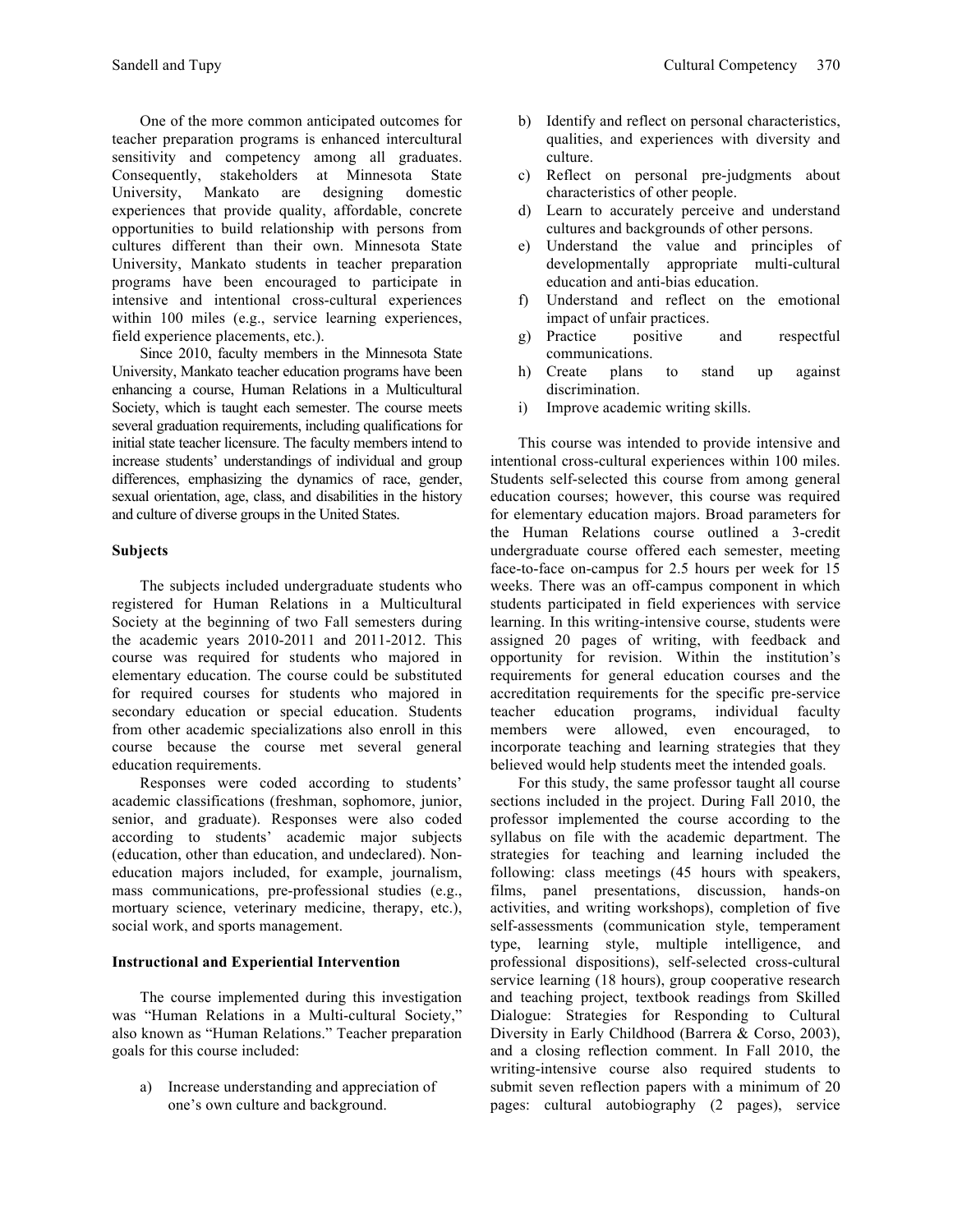learning (4 pages), temperament type (3 pages), professional dispositions (2 pages), group cooperative research and teaching project (5 pages), and two 2-page papers about various cultural diversity topics.

However, for the next semester included in this investigation (Fall 2011), the professor implemented curriculum revisions that the literature search had shown to have higher impact on the development of students' cultural competency. The strategies for teaching and learning continued to include the following: class meetings (45 hours with speakers, films, panel presentations, discussion, hands-on activities, and writing workshops), completion of five self-assessments (communication style, temperament type, learning style, multiple intelligence, and professional dispositions), the group cooperative research and teaching project, and closing reflection comment. The textbook was changed to *Understanding Human Differences: Multicultural Education for a Diverse America* (Koppelman & Goodhart, 2010). For the cross-cultural service learning (18 hours), the instructor facilitated placements so that students interacted with adults rather than children, who were relatively unaware of their cultures compared to those of the students. The instructor added a cultural partnership requirement. This involved matching course participants with partners from other cultures for 9 hours of interaction. The writing-intensive course now required students to submit five reflection papers, each with a minimum of four pages, on the following: cultural autobiography, self-assessments, cultural partnership, a group cooperative research and teaching project, and service learning.

# **Variables**

The dependent variables were the perceived and actual developmental orientations to cultural difference. Throughout this article, PO stands for Perceived Orientation and DO stands for Development Orientation. The main independent variables in this study were the instructional strategies implemented during each semester of academic study. The independent variables were grouped as "Fall 2010" and "Fall 2011."

# **Instrument**

For this study, the IDI version 3 (Hammer, 2009a) was used as a measure of cultural competency. This study incorporated use of the IDI because of its validity and reliability testing (Hammer, 2011), as well as its suitability for a university classroom-based setting and its ease of use. The IDI consists of fifty Likert-type items composed of statements explaining situational and cross-cultural diversity. The inventory can be

completed in a 20- to 30-minute session, either on paper or online. (See Table 1 for sample items from the IDI.)

The IDI results in several scores that describe how the individual or group is oriented toward other cultures. The scores of interest for this investigation included Perceived Orientation (PO) and Developmental Orientation (DO). According to Hammer (2009b; 2011), the PO is how the individual or group rates their own orientation toward other cultures. The DO indicates an individual's or group's primary orientation toward cultural differences and commonalities.

Based on the DMIS, Hammer and Bennett (1998) created the Intercultural Development Inventory (IDI) (see Table 1). The IDI has been demonstrated to be valid and reliable. Correlations with the Scale to Measure World-minded Attitudes (Sampson & Smith, 1957) and the Intercultural Anxiety scale, a modified version of the Social Anxiety scale (Gao & Gudykunst, 1990), supported the IDI's construct validity (Hammer, 2011). In addition, the IDI has demonstrated predictive validity in both organizational and educational settings (Hammer, 2011). Cross-cultural validity testing of the IDI has been extensively conducted with thousands of people throughout the world (Hammer, Bennett, & Wiseman, 2003; Hammer, 2011; Paige et al., 2003). The studies referenced reported that confirmatory factor analysis indicated the following:

- a) Bennett's (1986, 1993) basic orientations toward cultural differences reliably describe categories: Denial, Defense, Reversal, Minimization, Acceptance, and Adaptation;
- b) The IDI provides an overall Developmental Orientation (DO) scale and an overall Perceived Orientation (PO) scale;
- c) The IDI is appropriate for students age 15 or older or individuals with a grade ten reading level;
- d) The IDI has strong content and construct validity across culture groups; and
- e) The IDI has strong predictive validity toward achievement of diversity and inclusion goals.

Based on the psychometric properties associated with this instrument, its authors have suggested that it is useful for purposes of assessing training needs, identifying interventions aimed at increasing intercultural competence, assisting with the selection of personnel, and evaluating the program. After intervention, the IDI can be used to reassess the same individual or group to assess effectiveness of interventions.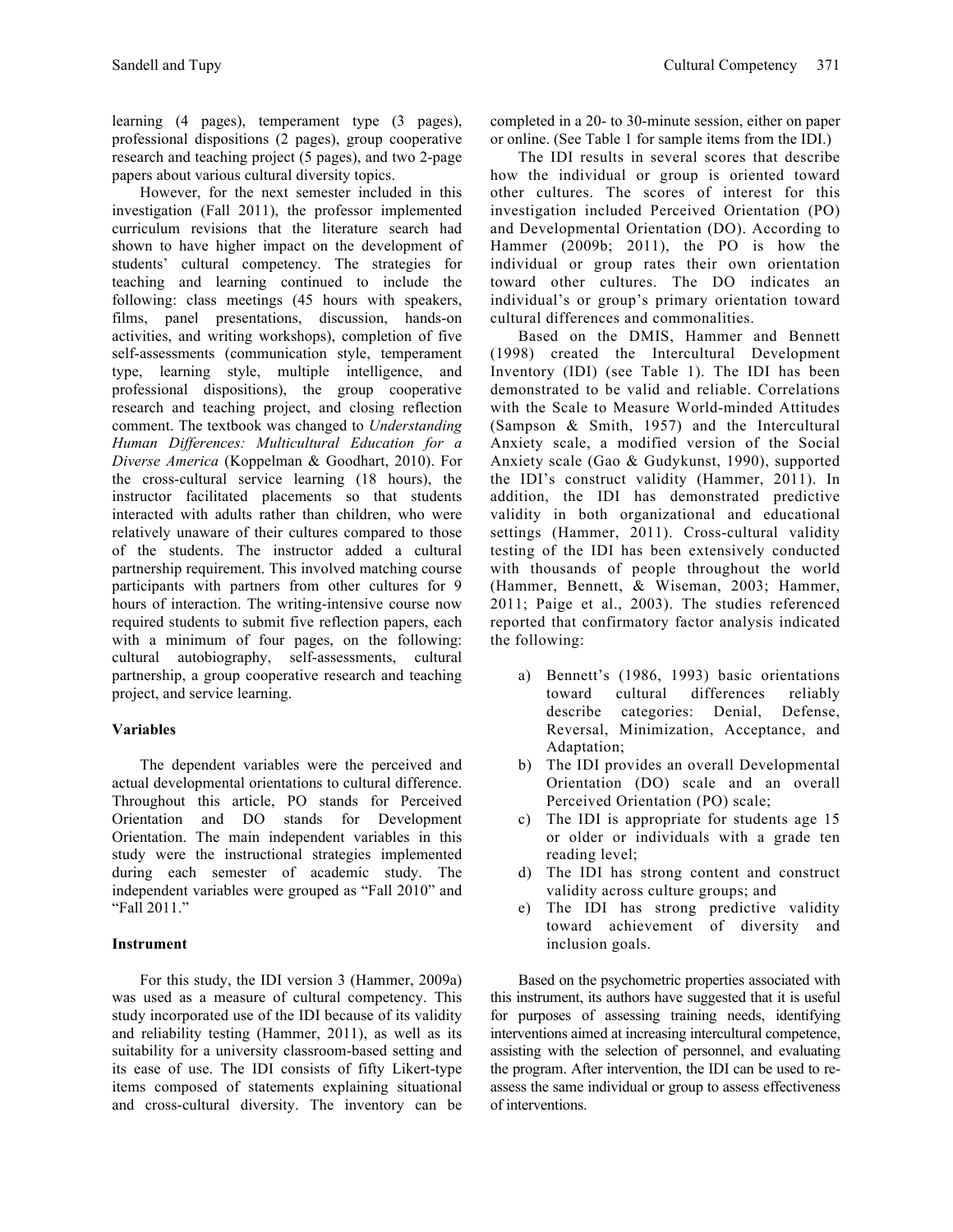|                                    | $\sim$           |                                                                                                                                   |  |  |  |  |  |
|------------------------------------|------------------|-----------------------------------------------------------------------------------------------------------------------------------|--|--|--|--|--|
| <b>Orientation toward Cultures</b> |                  | Sample Item                                                                                                                       |  |  |  |  |  |
|                                    | Denial           | Society would be better off if culturally different groups kept to themselves.                                                    |  |  |  |  |  |
|                                    | Defense/Reversal | People from other cultures are not as open-minded as people from my own culture.                                                  |  |  |  |  |  |
|                                    | Minimization     | People are the same despite outward differences in appearance.                                                                    |  |  |  |  |  |
|                                    | Acceptance       | It is appropriate that people from other cultures do not necessarily have the same<br>values and goals as people from my culture. |  |  |  |  |  |
|                                    | Adaptation       | When I come in contact with people from a different culture, I find I change my<br>behavior to adapt to theirs.                   |  |  |  |  |  |

Table 1 *Sample Items from the Intercultural Development Inventory (version 3)*

#### **Data Collection and Analysis**

The administration of the inventory was supervised by the course instructor, who is a "Qualified Administrator" trained and authorized to use the IDI. All data was collected after approval from the Institutional Review Board for research with human subjects.

Respondents completed the IDI online during the third week and during the fifteenth week of each semester (Fall 2010 and Fall 2011). During Fall 2010, students could request a one-on-one meeting to receive and to discuss their own results with the IDI administrator. During Fall 2011, this information was routinely shared in a personal meeting for each student who completed the IDI as a pre-instruction assessment. The individual information was not available otherwise.

The quantitative data were analyzed by the investigator using the established IDI protocols and IBM ® SPSS ® Statistics Version 12.0 statistical analysis software. This study examined the IDI individual and group profiles to determine whether group characteristics were statistically significant. The alpha level for the analysis was set at  $\alpha = .05$ . Differences were determined to be significant if they were at the  $p < .05$  levels.

#### **Results**

#### **Sample**

Table 2 shows the number of research subjects who completed pre-instruction assessments, post-instruction assessments, and both assessments for Fall 2010 and for Fall 2011. For Fall 2010, data was collected from 77 respondents during week 3 and from 56 respondents during week 15; 50 respondents completed both the pre-instruction and the post-instruction assessments in Fall 2010. For Fall 2011, data was collected from 86 respondents during week 3 and from 71 during week 15; 68 respondents completed both the pre-instruction and the post-instruction assessments in Fall 2011. Some students dropped the course after week 3, some students were absent from one or both class meetings where respondents completed the IDI, some data was incomplete or not identified, and some students did not complete both pre-instruction and post-instruction assessments.

**Sample characteristics.** Table 3 describes the demographic characteristics according to data collected at the beginning of each semester**.** Of the total 163 who completed the survey at week 3, 77% were female and 23% were male. Furthermore, 142 (87%) were between 18 and 21 years old; 19 (12%) were between 22 and 30 years old; and 2 (1%) were age 31 years or older.

Of the students who responded to the question about membership in an ethnic minority group, 6 (4%) considered themselves to be ethnic minorities in their home country. Of the students who answered the question about citizenship, 152 (93%) were citizens of the USA. Of the students who reported where they spent their formative years (between birth and age 18 years), 138 (85%) said they grew up in North America.

Table 4 presents the academic classification and academic majors of 163 of the students at the beginning of each of the two semesters. At the beginning of the two semesters, 2% of the respondents were classified (according to the number of credits completed) as freshmen, 36% were classified as sophomores, 44% were classified as juniors, and 13% were classified as seniors. At the beginning of the two semesters, 47% were education majors and 22% were undeclared. The remaining 30% represented students in a variety of non-education majors, for example, journalism, mass communications, pre-professional studies (e.g., mortuary science, veterinary medicine, or therapy), social work, and sports management.

### **Beginning Orientation of Undergraduate Students Toward Cultural Differences**

The first research question was: What are the cultural orientations of students who register for an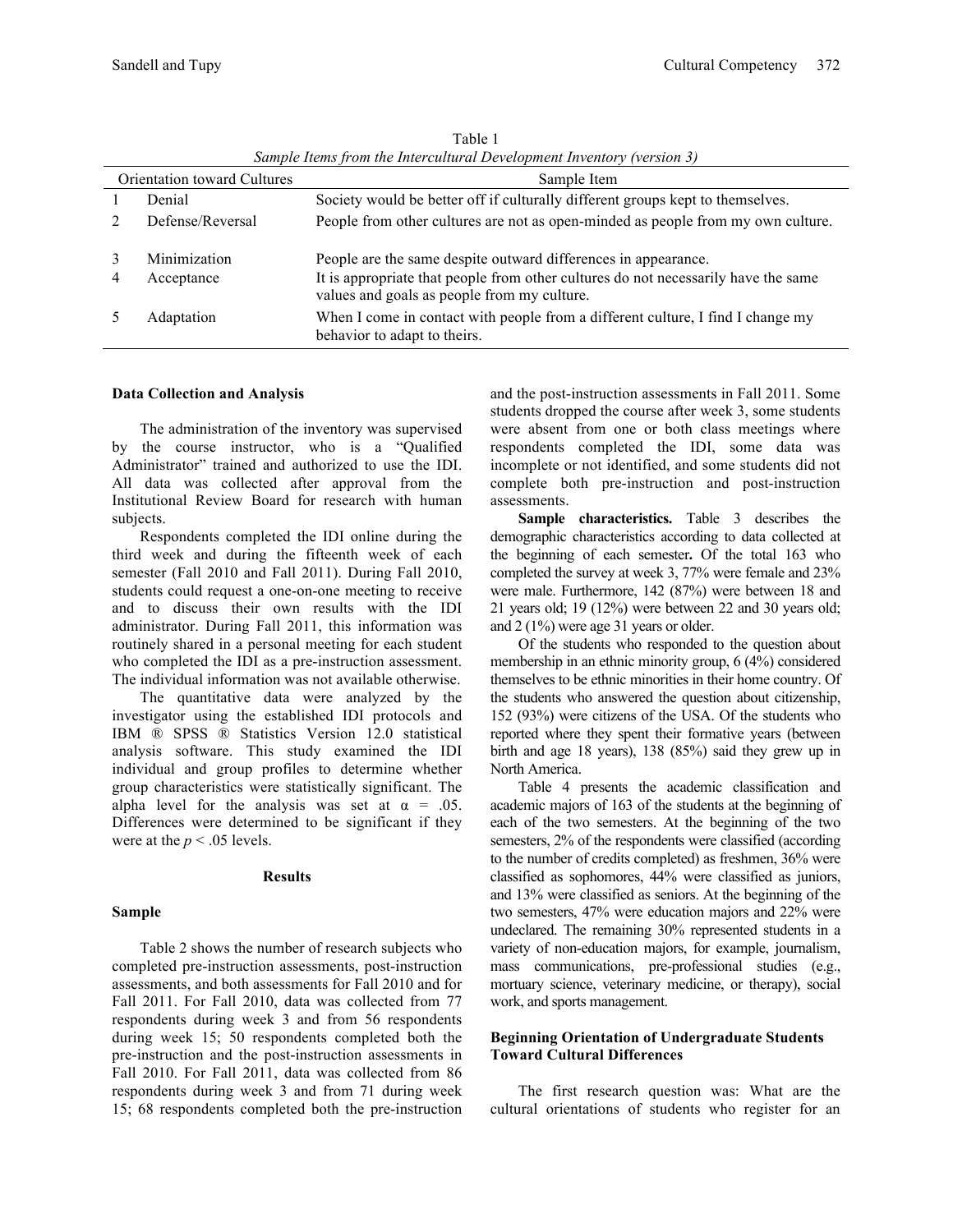| Table 2                                                          |          |           |                      |  |  |  |  |  |  |
|------------------------------------------------------------------|----------|-----------|----------------------|--|--|--|--|--|--|
| Number of Research Subjects, Fall 2010 and Fall 2011             |          |           |                      |  |  |  |  |  |  |
| Pre-instruction<br>Post-instruction<br>Completed Pre-instruction |          |           |                      |  |  |  |  |  |  |
| Semester                                                         | (week 3) | (week 15) | and Post-instruction |  |  |  |  |  |  |
| Fall 2010                                                        | 77       | 56        | 50                   |  |  |  |  |  |  |
| Fall 2011                                                        | 86       |           | 68                   |  |  |  |  |  |  |
| Total                                                            | 163      |           | 118                  |  |  |  |  |  |  |

Table 3

|                                | Demographic Characteristics of Research Subjects at Degining of Patt 2010 and Patt 2011<br>Fall 2010 |         |    | Fall 2011 |     | Total    |
|--------------------------------|------------------------------------------------------------------------------------------------------|---------|----|-----------|-----|----------|
|                                | N                                                                                                    | Percent | N  | Percent   | N   | Percent  |
| Responses                      | 77                                                                                                   | 100     | 86 | 100       | 163 | 100      |
| Female                         | 60                                                                                                   | 78      | 66 | 77        | 126 | 77       |
| Male                           | 17                                                                                                   | 22      | 20 | 23        | 37  | 23       |
| $18 - 21$ years old            | 68                                                                                                   | 88      | 74 | 86        | 142 | 87       |
| $22 - 30$ years old            |                                                                                                      | 12      | 10 | 12        | 19  | 12       |
| 31 years old or more           |                                                                                                      |         |    |           |     |          |
| Never lived in another country | 70                                                                                                   | 91      | 68 | 79        | 138 | 85       |
| Lived in Central/South America |                                                                                                      |         |    |           |     | $\leq 1$ |
| Lived in Africa                |                                                                                                      |         |    |           |     |          |
| Lived in Asia – Pacific        |                                                                                                      |         |    |           |     | $\leq 1$ |
| Lived in Middle East           |                                                                                                      |         |    |           |     |          |
| Lived in Europe                |                                                                                                      |         |    |           |     | $\leq 1$ |
| Identified as ethnic minority  |                                                                                                      |         | n  |           |     |          |
| Citizenship: USA               | 73                                                                                                   | 95      | 79 | 92        | 152 | 93       |

*Demographic Characteristics of Research Subjects at Beginning of Fall 2010 and Fall 2011*

|                     | Fall 2010 |          |    | Fall 2011 | Total |         |  |
|---------------------|-----------|----------|----|-----------|-------|---------|--|
|                     | N         | Percent  | N  | Percent   | N     | Percent |  |
| Total               |           | 100      | 86 | 100       | 163   | 100     |  |
| Freshman            |           |          |    | 21        |       |         |  |
| Sophomore           |           | 48       | 22 | 26        | 59    | 36      |  |
| Junior              | 28        | 36       | 44 | 51        | 72    | 44      |  |
| Senior              | 10        | 13       | 11 | 13        | 21    | 13      |  |
| Other               |           | $\theta$ |    |           |       |         |  |
| Education major     | 35        | 45       | 42 | 49        |       | 47      |  |
| Non-education major | 19        | 25       | 30 | 35        | 49    | 30      |  |
| Undeclared major    | 23        | 30       | 14 | 16        | 36    | 22      |  |

Table 4 *Academic Classification and Academic Major of Students at the Beginning of Each Semester*

undergraduate general education course in human relations in multi-cultural environments? Are the cultural orientations (perceived and developmental) statistically the same for students at the beginning of each semester?

According to the baseline IDI assessments taken at week 3 of both semesters, the perceived orientation score indicated that the group members rated themselves (see Figure 2) as able to recognize and

appreciate patterns of cultural difference in values, perceptions, and behaviors (the IDI orientation called *Acceptance*). In contrast to the students' perceptions, the developmental orientation score indicated that both groups were characterized by a primary orientation toward cultural differences that was actually within a low *Minimization* category.

In examining the developmental orientation scores more closely (see Table 5), it was evident that 95% of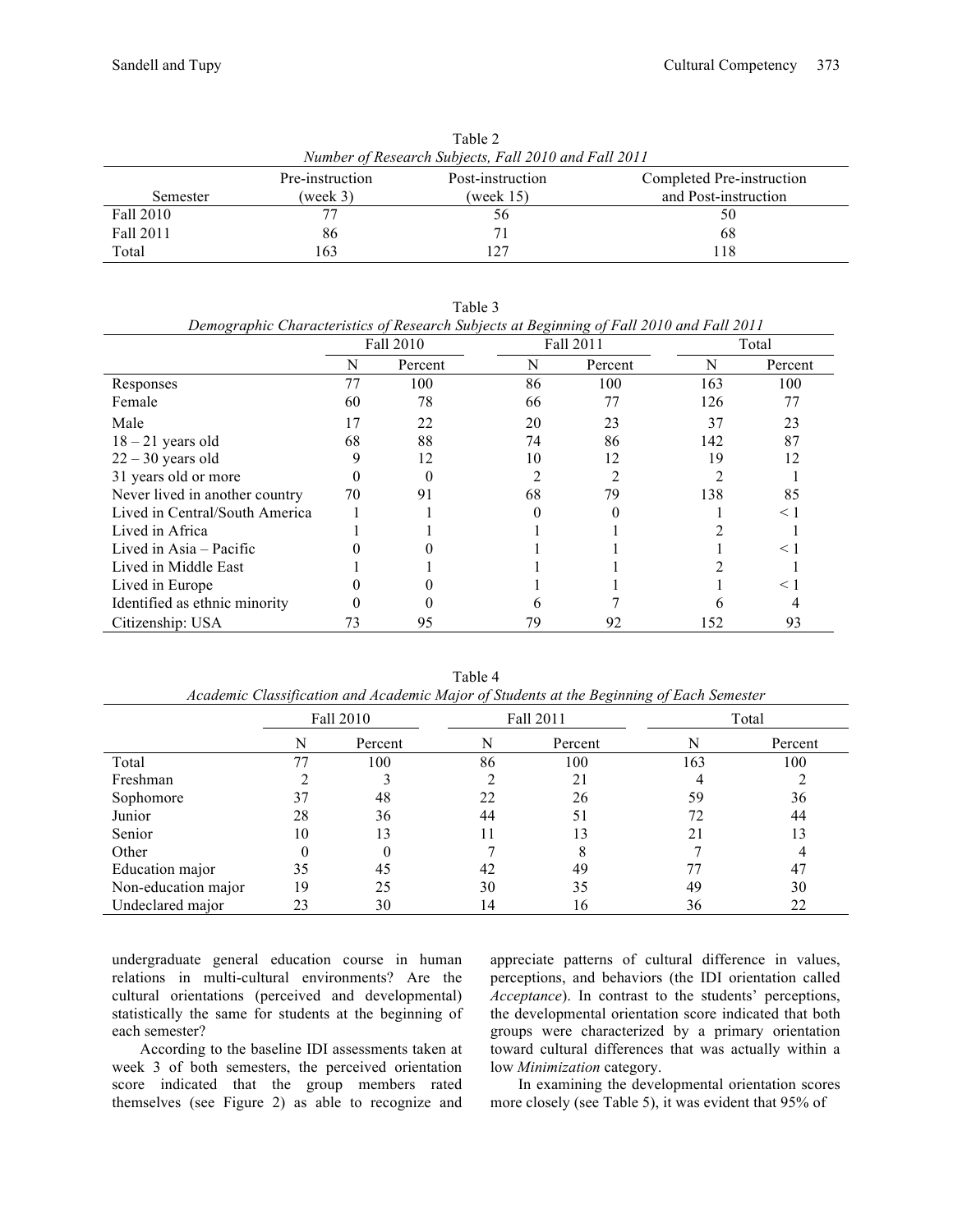| Figure 2                                                                 |
|--------------------------------------------------------------------------|
| Fall 2010 and Fall 2011 Group IDI Profiles for Intercultural Sensitivity |
|                                                                          |



### Fall 2010 Group Developmental Orientation



 $\mathcal{L}_\mathcal{L} = \mathcal{L}_\mathcal{L}$ 

### Fall 2011 Group Developental Orientation



*Note.* Hammer, 2011, 2012

Table 5 *Developmental Orientations of Undergraduate Students at the Beginning of Fall 2010 and Fall 2011*

| $\sim$<br>$\sim$            |                   |         |                 |         |                  |         |  |  |  |
|-----------------------------|-------------------|---------|-----------------|---------|------------------|---------|--|--|--|
|                             | Fall $2010$ (pre) |         | Fall 2011 (pre) |         | Fall 2010 & 2011 |         |  |  |  |
| <b>Cultural Orientation</b> | Number            | Percent | Number          | Percent | Number           | Percent |  |  |  |
| Denial                      |                   | 12      |                 | 14      | 2                | 13      |  |  |  |
| Polarization                | 21                | 27      | 27              |         | 48               | 29      |  |  |  |
| Minimization                | 43                | 56      | 44              | 51      | 87               | 54      |  |  |  |
| Acceptance                  |                   |         |                 |         |                  |         |  |  |  |
| Adaptation                  |                   |         |                 |         |                  | O       |  |  |  |
| Total                       |                   | 100     | 86              | 100     | 163              | 100     |  |  |  |

the students were actually in ethno-centric orientations toward cultural differences and similarities. More than half (53.5%) of the respondents were in *Minimization* orientation. Another 42% of the respondents were in either *Denial* or *Polarization* orientation.

Table 6 presents the descriptive statistics for each of the groups that were being compared (students' perceived and developmental cultural orientation scores at the beginning of Fall 2010 and Fall 2011 semesters). Students at the beginning of the Fall semester 2010 had a mean PO score of 119.02 and a mean DO score of 88.19, with standard deviations of 5.11 and 14.34 respectively. Students at the beginning of the Fall semester 2011 had a mean PO score of 118.69 and a mean DO score of 87.34, with standard deviations of 5.41 and 15.02 respectively.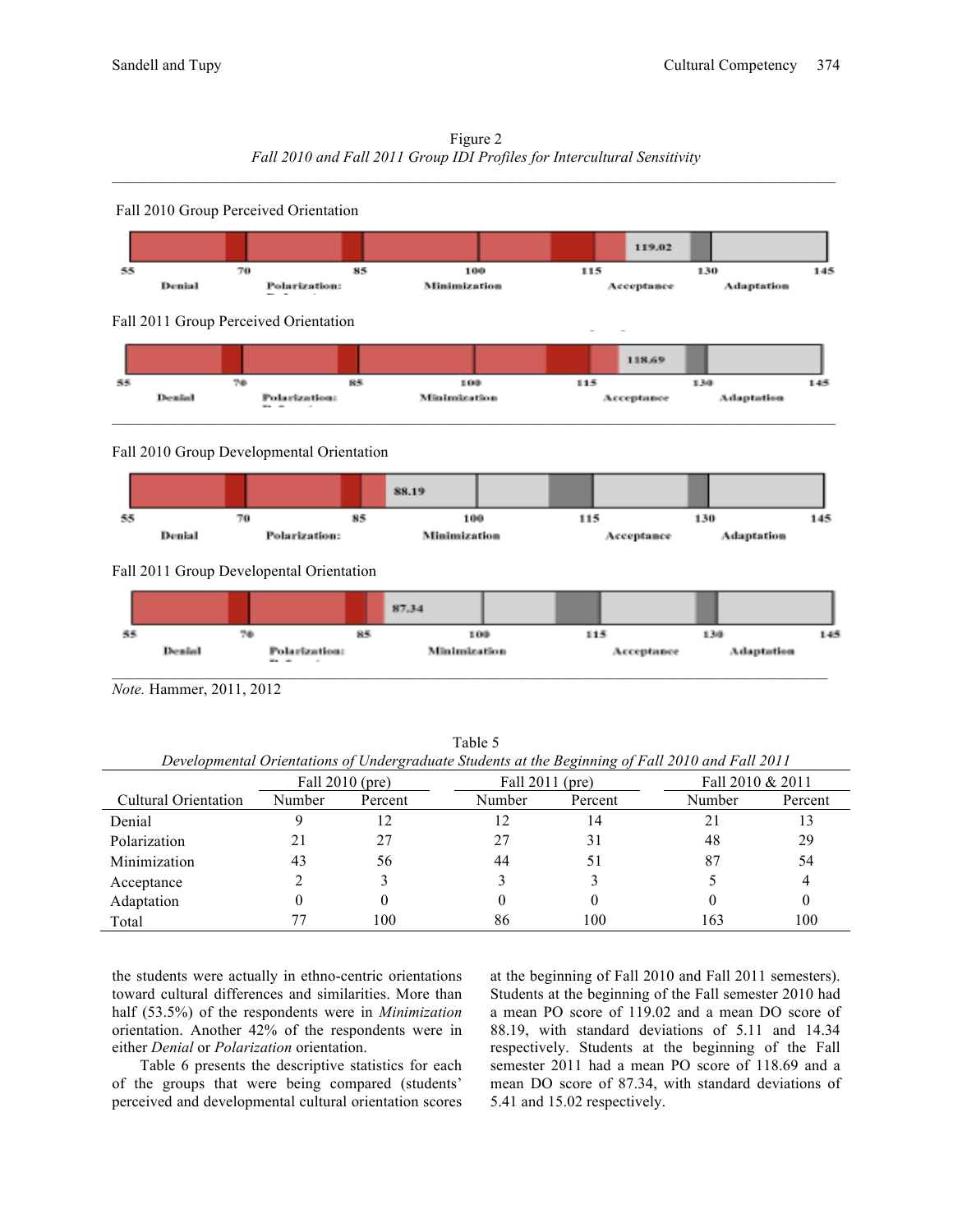| Table 6                                                                                                     |
|-------------------------------------------------------------------------------------------------------------|
| Perceived and Developmental Orientation Scores for Undergraduate Students at the Beginning of Two Semesters |
| <i>(for students who completed pre- and post-tests)</i>                                                     |

|                           | Semester  | N  | Mean  | Std. Deviation | Std. Error Mean |
|---------------------------|-----------|----|-------|----------------|-----------------|
| Perceived Orientation     | Fall 2010 |    | 19.02 | 5.11           |                 |
|                           | Fall 2011 | 86 | 18.69 | 5.41           | .58             |
| Developmental Orientation | Fall 2010 |    | 88.19 | 14.34          | 1.78            |
|                           | Fall 2011 | 86 | 87 34 | 15.02          | l.62            |

To compare the cultural orientation means for students at the beginning of Fall semester 2010 and Fall semester 2011, an independent samples t-test was run (See Table 7). First, to determine which t-test should be used, Levene's Test for Equality of Variances was run. Both PO and DO scores had *p*-values greater than .05 for Levene's Test for Equality of Variances. Thus, equal variances assumed models were used. According to the data in Table 7, mean PO and DO scores were *not* significantly different for either semester, Fall 2010 or Fall 2011. The hypothesis of equal means was accepted: there were no statistically significant differences in perceived or developmental orientations at the beginning of the semesters.

### **Changes in Undergraduate Students' Orientations Toward Cultural Differences**

The second research question was: Was there any statistically significant difference between the means of pre-instruction and post-instruction scores in undergraduate students' cultural competency in an intentional, multicultural relations experience during Fall 2011 compared to Fall 2010?

Table 8 presents the number and percentage of undergraduate students at each developmental orientation at the beginning and the end of Fall 2010 and Fall 2011. Table 9 presents the descriptive statistics for students in the Fall 2010: students' pre- and post-instruction mean scores for perceived and developmental cultural orientation. Students in Fall 2010 had a mean pre-instruction PO score of 118.58 and a mean post-instruction PO score of 118.55, with standard deviations of 5.13 and 14.47 respectively. Students had a mean pre-instruction DO score of 86.90 and a mean post-instruction DO score of 86.43, with standard deviations of 14.47 and 14.45 respectively.

To compare students' cultural orientation preinstruction and post-instruction mean scores for the Fall semester 2010, a paired samples t-test was run. The hypothesis of equal means was accepted because the *p*value was greater than .05. According to the Fall 2010 data in Table 10, mean pre- and post-instruction scores were not significantly different for both PO and DO.

Table 11 presents the descriptive statistics for students in the Fall 2011: students' pre- and postinstruction mean scores for perceived and developmental cultural orientation. Students in Fall 2011 had a mean pre-instruction PO score of 118.67 and a mean post-instruction PO score of 122.97, with standard deviations of 5.12 and 6.59 respectively. Students had a mean pre-instruction DO score of 87.82 and a mean post-instruction DO score of 98.50, with standard deviations of 14.92 and 17.56 respectively.

To compare students' cultural orientation preinstruction and post-instruction mean scores for the Fall semester 2011, a paired samples t-test was run. The hypothesis of equal means was rejected because the *p*value was less than .05. According to the data presented in Table 12, mean pre- and post-instruction scores were significantly different for both PO and DO. In particular, students had statistically significantly higher mean post-instruction scores than they did preinstruction for both PO and DO.

### **Discussion**

The purpose of this study was to examine beginning stages of cultural competency, as well as changes in cultural competency among undergraduate students who participated in domestic, intensive, and intentional cross-cultural experiences. The hypothesis was that the intensive, intentional, and reflective cross-cultural experiences will have a positive impact on the cultural competency of each student who completes a course, Human Relations in a Multicultural Society. Two types of cultural orientations were examined for this study: perceived orientation and development orientation.

The demographics of the respondents reflected the population of today's teachers: female, white/not identified as ethnic minority, U. S. citizens who have never lived in another country. In earlier studies, pre-service teachers reported little experience with diversity (Sleeter 2001b). experience with diversity (Sleeter Characteristics of this study's sample (when compared to the changing demographics of children in public education) reinforce the significance of attempts to foster intercultural competency among teacher candidates.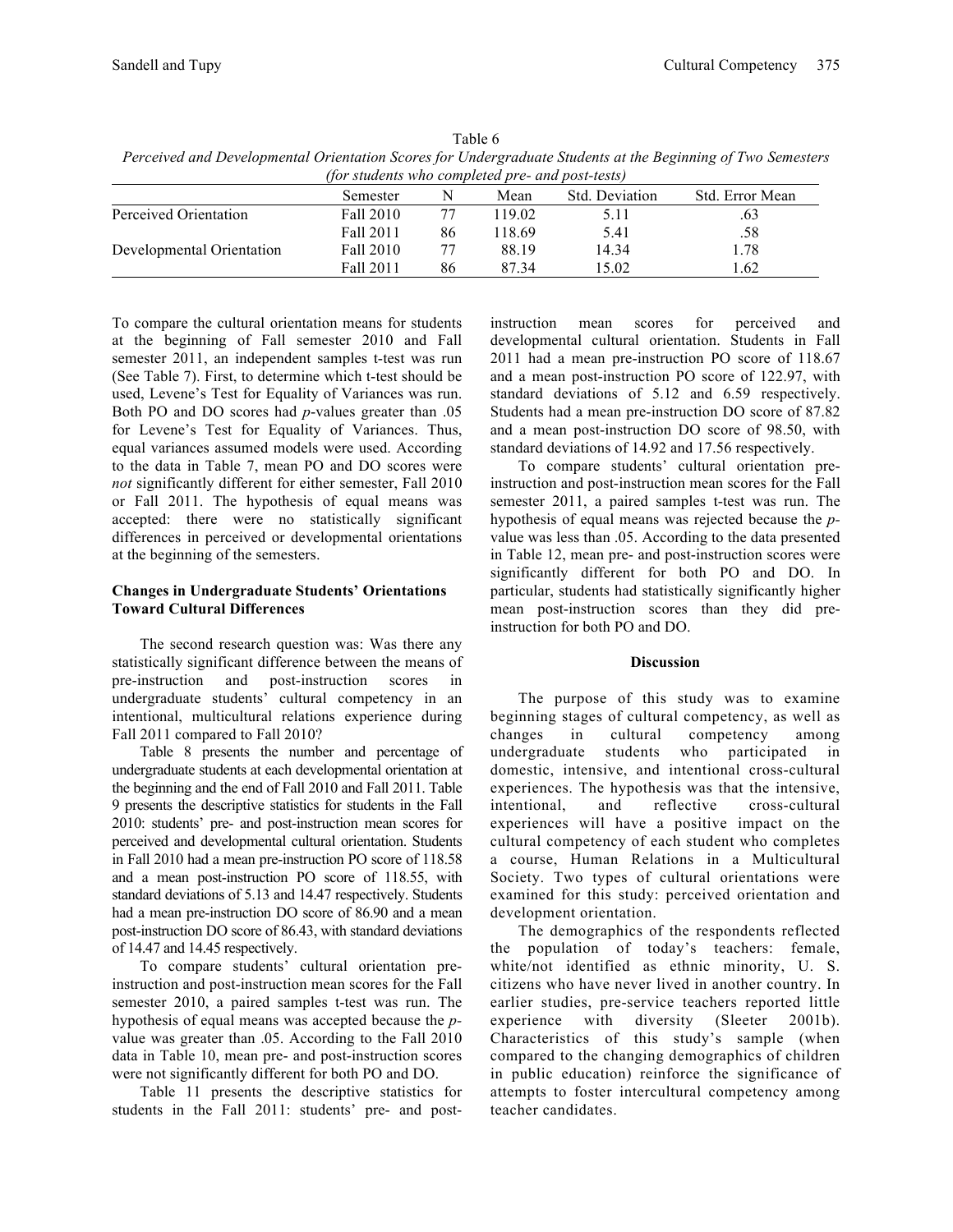|                | Independent Samples Test, Beginning of Fall 2010 and of Fall 2011 |     |       |     |                    |                    |                          |                                                 |         |       |  |  |
|----------------|-------------------------------------------------------------------|-----|-------|-----|--------------------|--------------------|--------------------------|-------------------------------------------------|---------|-------|--|--|
|                | Levene's                                                          |     |       |     |                    |                    |                          |                                                 |         |       |  |  |
|                |                                                                   |     | Test  |     |                    |                    |                          | t-test for Equality of Means                    |         |       |  |  |
| F<br>Sig.      |                                                                   |     |       | df  | Sig.<br>(2-tailed) | Mean<br>Difference | Std. Error<br>Difference | 95% Confidence<br>Interval of the<br>Difference |         |       |  |  |
|                |                                                                   |     |       |     |                    |                    |                          |                                                 | Lower   | Upper |  |  |
| PO.            | Equal variances<br>assumed                                        | .42 | 52 37 |     | 149                | .71                | .32                      | .87                                             | $-1.39$ | 2.04  |  |  |
|                | Equal variances not<br>assumed                                    |     |       | .37 | 142                | .71                | .32                      | .86                                             | $-1.38$ | 2.03  |  |  |
| D <sub>O</sub> | Equal variances<br>assumed                                        | .41 | .53   | 35  | - 149              | .73                | .85                      | 2.42                                            | $-3.94$ | 5.63  |  |  |
|                | Equal variances not<br>assumed                                    |     |       | .35 | -141               | .73                | .85                      | 2.40                                            | $-3.91$ | 5.60  |  |  |

Table 7<br>st Reginning *Independent Samples Test, Beginning of Fall 2010 and of Fall 2011*

Table 8 *Developmental Orientations of Undergraduate Students at the Beginning and Conclusion of Fall 2010 and Fall 2011*

| Degining and Concusion of Fau 2010 and Fau 2011<br>Fall 2010 (pre) |                   | Fall $2010$ (post) |        | Fall $2011$ (pre) |        |         | Fall $2011$ (post) |         |
|--------------------------------------------------------------------|-------------------|--------------------|--------|-------------------|--------|---------|--------------------|---------|
| Cultural Orientation                                               | Number<br>Percent |                    | Number | Percent           | Number | Percent | Number             | Percent |
| Denial                                                             |                   | 12                 |        |                   | 12     | 14      |                    |         |
| Polarization                                                       | 21                | 27                 | 23     | 41                | 27     | 31      | 10                 | 14      |
| Minimization                                                       | 43                | 56                 | 25     | 45                | 44     | 51      | 40                 | 56      |
| Acceptance                                                         |                   |                    |        |                   |        |         | 15                 | 21      |
| Adaptation                                                         |                   | 0                  |        |                   | 0      |         |                    |         |
| Total                                                              |                   | 100                | 56     | 100               | 86     | 100     |                    | 100     |

Table 9 *Pre-instruction and Post-instruction Cultural Orientation Scores for Undergraduate Students Fall 2010 (for students with both pre- and post- scores)*

|    |                  | N  | Mean   | Std. Deviation | Std. Error Mean |  |  |
|----|------------------|----|--------|----------------|-----------------|--|--|
| PO | Pre-Instruction  | 50 | 118.58 | 5.13           | .73             |  |  |
|    | Post-Instruction | 50 | 18.55  | 5.54           | .78             |  |  |
| DO | Pre-Instruction  | 50 | 86.90  | 14.47          | 2.05            |  |  |
|    | Post-Instruction | 50 | 86.43  | 14.45          | 2.04            |  |  |

|                                |                                        |      |                    | l'able 10          |                                              |       |     |    |                      |
|--------------------------------|----------------------------------------|------|--------------------|--------------------|----------------------------------------------|-------|-----|----|----------------------|
| Paired Samples Test, Fall 2010 |                                        |      |                    |                    |                                              |       |     |    |                      |
|                                |                                        |      | Paired Differences |                    |                                              |       |     |    |                      |
|                                |                                        | Mean | <b>SD</b>          | Std. Error<br>Mean | 95% Confidence Interval of<br>the Difference |       |     | df | Sig.<br>$(2-tailed)$ |
|                                |                                        |      |                    |                    | Lower                                        | Upper |     |    |                      |
| P <sub>O</sub>                 | Pre-Instruction vs<br>Post-Instruction | .04  | 5.43               | 77                 | $-1.51$                                      | 1.58  | .05 | 49 | .96                  |
| DO                             | Pre-Instruction vs<br>Post-Instruction | .47  | 13.82              | 1.95               | $-3.46$                                      | 4.40  | .24 | 49 | .81                  |

Table 10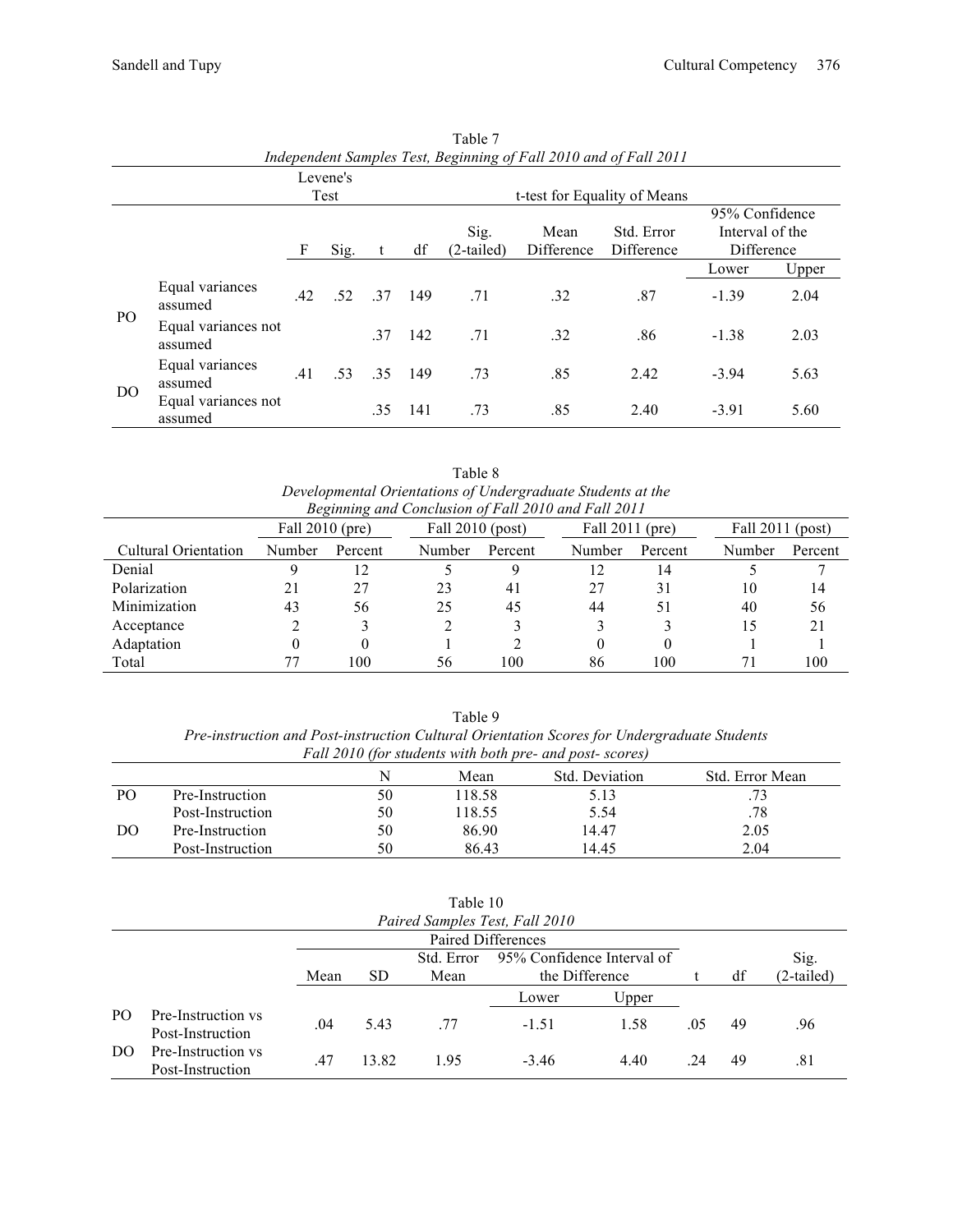|                                           | rre-instruction and rost-instruction Cuttural Orientation Scores for Undergraduate Students |    |        |       |      |  |  |  |  |  |
|-------------------------------------------|---------------------------------------------------------------------------------------------|----|--------|-------|------|--|--|--|--|--|
|                                           | Fall 2011 (for students with both pre- and post-scores)                                     |    |        |       |      |  |  |  |  |  |
| Std. Deviation<br>Std. Error Mean<br>Mean |                                                                                             |    |        |       |      |  |  |  |  |  |
| PO.                                       | Pre-Instruction                                                                             | 68 | 118.67 | 5.12  | .62  |  |  |  |  |  |
|                                           | Post-Instruction                                                                            | 68 | 122.97 | 6.59  | .80  |  |  |  |  |  |
| DO                                        | Pre-Instruction                                                                             | 68 | 87.82  | 14.92 | 1.81 |  |  |  |  |  |
|                                           | Post-Instruction                                                                            | 68 | 98.50  | 17.56 | 2.13 |  |  |  |  |  |

Table 11 *Pre-instruction and Post-instruction Cultural Orientation Scores for Undergraduate Students* 

|                |                                        |                |       | Table 12   |                 |         |         |    |              |  |
|----------------|----------------------------------------|----------------|-------|------------|-----------------|---------|---------|----|--------------|--|
|                | Paired Samples Test, Fall 2011         |                |       |            |                 |         |         |    |              |  |
|                | Paired Differences                     |                |       |            |                 |         |         |    |              |  |
|                |                                        | 95% Confidence |       |            |                 |         |         |    |              |  |
|                |                                        |                |       | Std. Error | Interval of the |         |         |    | Sig.         |  |
|                |                                        | Mean           | SD.   | Mean       | Difference      |         |         | df | $(2-tailed)$ |  |
|                |                                        |                |       |            | Lower           | Upper   |         |    |              |  |
| P <sub>O</sub> | Pre-Instruction vs<br>Post-Instruction | $-4.30$        | 6.85  | .83        | $-5.96$         | $-2.64$ | $-5.18$ | 67 | .00.         |  |
| D <sub>O</sub> | Pre-Instruction vs<br>Post-Instruction | $-10.67$       | 17.85 | 2.16       | $-14.99$        | $-6.35$ | $-4.93$ | 67 | .00          |  |

Data analysis showed that students in both semesters (Fall 2010 and Fall 2011) began their classes at the same levels of intercultural competency. This suggests that university instructors might conclude that sophomores and juniors (without earlier intentional intervention) arrive in classrooms with ethnocentric views that minimize cultural differences between themselves and others.

Statistical analysis showed that students at the beginning of their pre-service teacher education usually overestimate their intercultural competency. They are likely to agree that, "I can look at the world through the eyes of a person from another culture," or, "It is appropriate that people from other cultures do not necessarily have the same values and goals as people from my culture" (Hammer, 2009a). This suggests that undergraduate students perceive that they have achieved a highly developed level of intercultural competence. Statistical analysis revealed that students at the beginning of their pre-service teacher education usually have a developmental orientation toward cultural differences that is more ethno-centric and are more likely to minimize cultural differences and emphasize human commonalities.

In the United States, undergraduate students value the American principle of respecting and "accepting" persons of all cultures and backgrounds: all are created equal. Everyone has equal opportunity. We should treat others as we want to be treated. Holding such values does not necessarily mean that individuals act on those values. However, the students' actual knowledge, understanding, and reflections are not based on life experiences that enable them to actually, deeply understand and accept the other culture and its

complexities. University students are in a life-stage in which coming together around commonalities is important for tasks such as succeeding at a career or achieving a university degree. This makes sense because undergraduate students are exploring ways to understand the world, to find their future career paths, and to "fit in" to their future work.

On the other hand, the students may miss opportunities to treat others according to the others' cultural norms and fail to understand their own cultural privileges. Guo, Arthur, and Lund (2009) reported that the pre-service teachers' understood diversity as within the "other" and not about themselves as well as the "other." Diversity to these students involved cultural festivals, food, costumes, games, and celebrations. There is room for a lot of learning as students come to understand their own culture and experiences through knowledge and reflection.

Comparison of the perceived orientation and the developmental orientation revealed that there is a gap between the university students' orientations to cultural differences. Their perceived orientation to cultural differences was in ethno-relative acceptance, while their developmental orientation to cultural differences was in low, ethno-centric minimization. The gap suggests that the students have not yet achieved cultural self-awareness as deeply as they believe.

In addition to starting levels of intercultural competence, this study also examined changes in cultural competency among undergraduate students who participated in domestic, intensive and intentional cross-cultural experiences. The hypothesis was that the intensive, intentional, and reflective cross-cultural experiences will have a positive impact on the cultural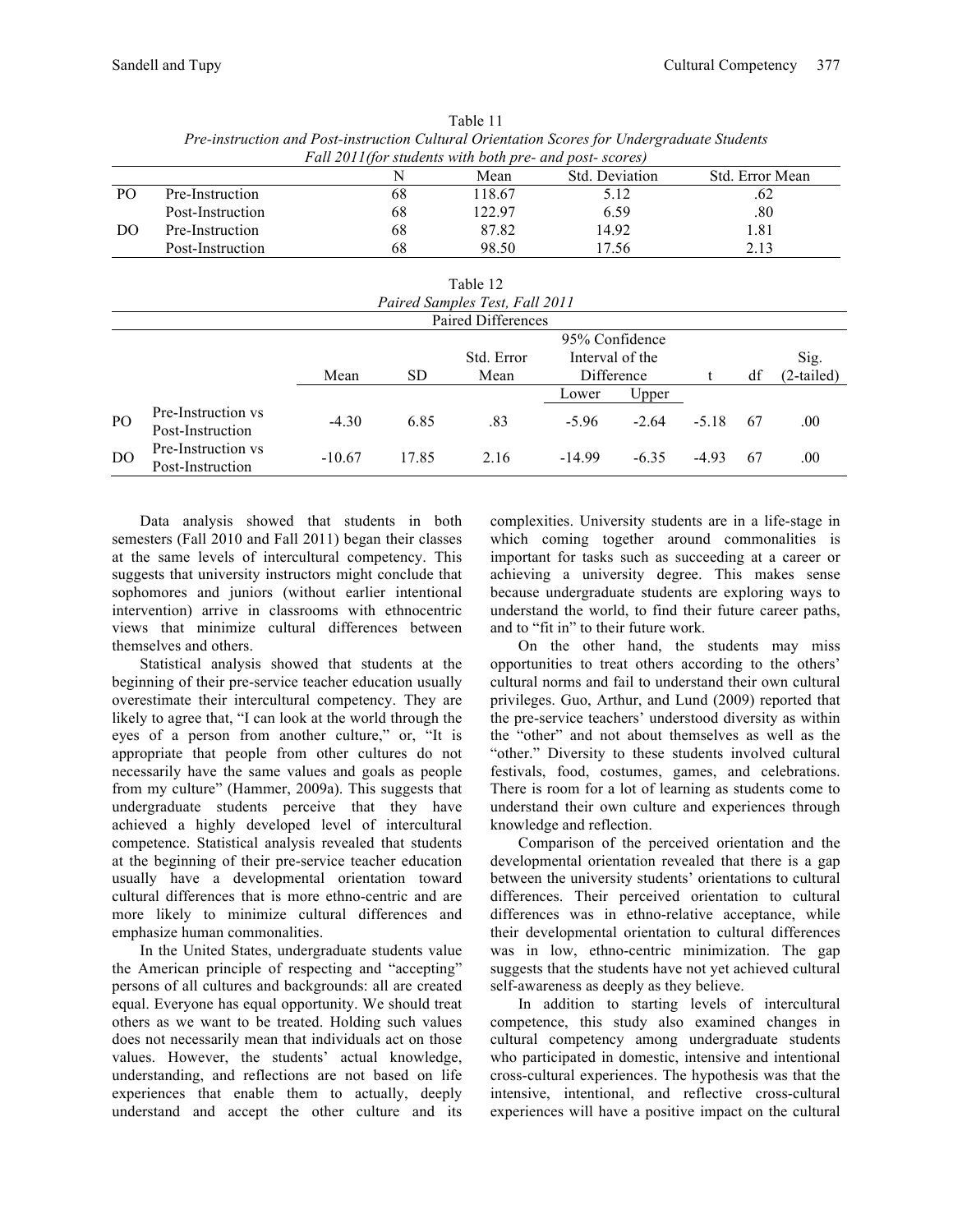competency of each student who completes a course. The data analysis, however, showed no statistically significant change among students who completed the course in Fall 2010. About half the students progressed positively in their intercultural competence, and about half the students actually decreased in their intercultural competence. The average change was +.47. Results of Fall 2010 appear to echo results of studies in the mid-1990s (Garmon, 1998; Zeichner et al., 1998). These earlier studies suggested that multicultural education courses for pre-service teachers actually reinforced low expectations by reporting historic lack of success for minority students.

For the instructor, this was disheartening. As a result, the instructor examined the course assignments and teaching and learning strategies. See section 3.3 for a description of the structure for Fall 2010. Reflection led the instructor to realize that the course was organized according to the desired outcomes, as if the students were already at ethno-relative stages of orientation to cultural diversity. The instructor examined high-impact activities reported in other literature (Carter-Merrill, 2006; Middleton, 2002; Paige et al., 2003; Zeichner et al., 1998). For Fall 2011, the instructor re-structured the course so that the strategies began where the students were at entry to the course (ethno-centric and early minimization). Teaching strategies and assignments, then, were facilitated to lead students to reflect on their knowledge, values, and experiences.

The data analysis for Fall 2011, showed statistically significant change among students who completed the course. Almost all the students progressed positively in their intercultural competence. The average change was +10.67. Evidently, higher education teaching and learning can incorporate strategies to enhance the students' experience, knowledge, reflection, and subsequent self-awareness.

# **Conclusions and Recommendations for Future Research**

Teacher preparation programs and accreditation organizations have acknowledged need for educators to demonstrate intercultural knowledge, skills, and abilities. Teacher educators are responding to emphasis in higher education to assure that graduates achieve intercultural competence (NCATE, 2008). This study compared the cultural competency of university students before and after participation in domestic intensive and intentional cross-cultural undergraduate courses.

Data analysis showed that undergraduate students began their semesters at the same levels of intercultural competence, with ethnocentric views that minimize cultural differences between themselves and others.

Students usually began with overestimating their intercultural competence as ethnorelative. However, their actual developmental orientation toward cultural differences was more ethnocentric. Due to their lack of experience among people of cultures different than their own, they were more likely to minimize cultural differences and emphasize cultural commonalities.

Results after the first semester, which included more traditional research reports and multiple short papers, showed no statistically significant change in students' cultural competence. After a semester with higher-impact activities (e.g., cultural partnerships), subjects showed statistically significant positive gains in their orientations to cultures different than their own. In order to nurture teachers who are culturally competent, teacher educators need to begin at the level of the students' cultural orientations and challenge their subsequent growth.

This baseline data will be used by the College of Education to plan interventions and to evaluate effectiveness of teacher preparation programs. Results will be used by the local university to facilitate strategic initiatives to educate undergraduate students in multicultural diversity. Researchers expect that students at Minnesota State University, Mankato, will show positive gains in overall intercultural competence. The research will provide students and faculty members with a collaborative, critical reflection about culture and education in diverse environments.

The investigator intends that the results will provide valuable data about change among students, thereby paving the way to enhance the ability of university instructional staff to design courses and experiences for students that match their current levels of intercultural orientation. Faculty members can use Minimization as a starting point to conceptualize the content and methodology of TEP. Then faculty members themselves should practice self-understanding and self-reflection on their own cultures. Mentoring provided by the faculty members should lead TEP graduates to enhanced cultural competency, combined with affective commitment so that classroom teachers become increasingly effective in the classrooms, cafeteria, and other school settings. Faculty members may use data from the IDI to develop goals, adopt assessments, document progress, create self-reflection, and design mentor feedback. Future data analysis should collect and analyze data to accomplish the following:

1. Explore the relationship of specific cultural backgrounds among participants (such as gender, ethnicity, or country of origin) and their resulting change (or lack thereof) in intercultural competence.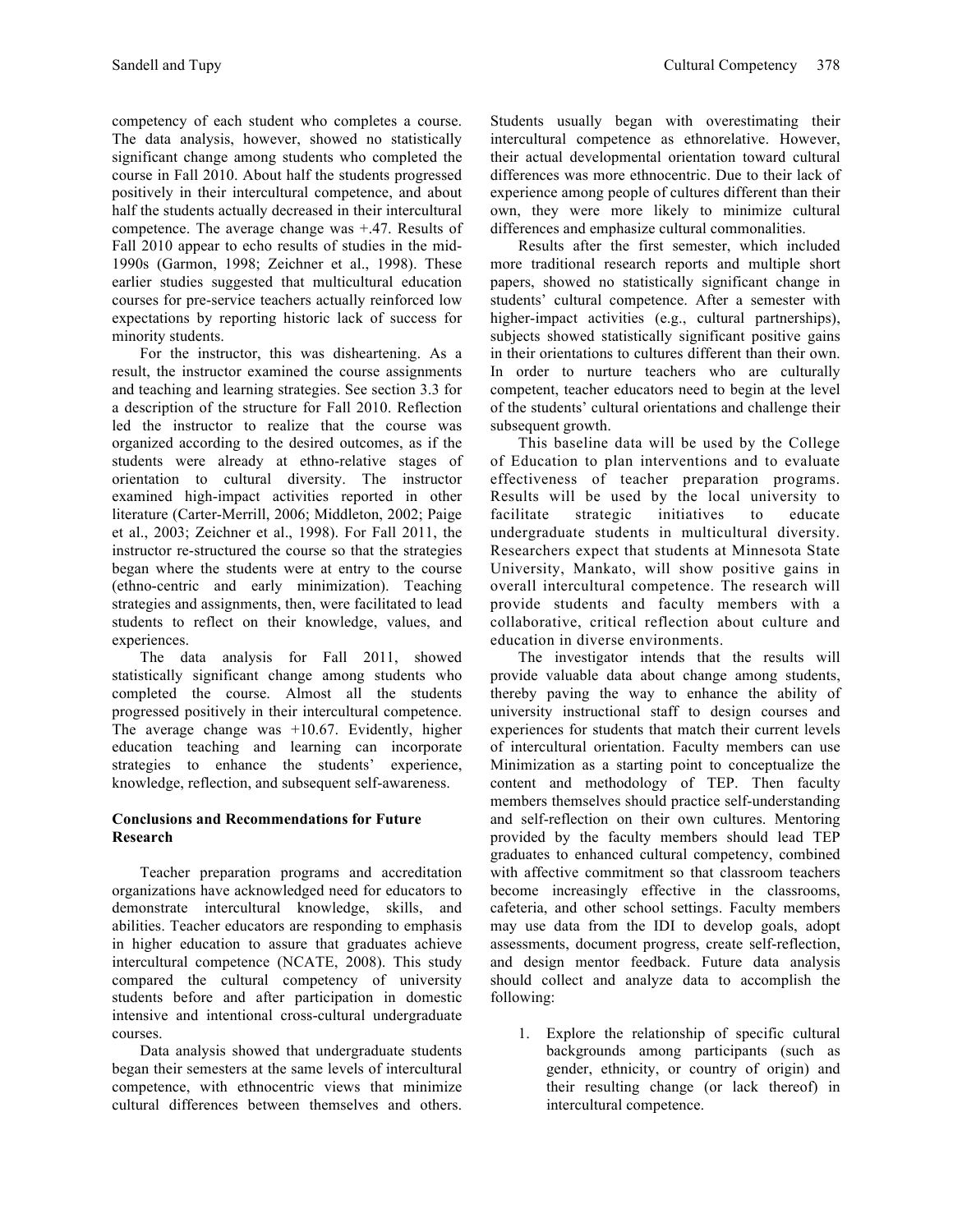- 2. Explore the interaction effects for academic classification and academic major.
- 3. Analyze quantitative data in IDI subscales, e.g., denial, disinterest, avoidance, defense, reversal, adaptation, and cultural disengagement.
- 4. Explore the interaction effects for specific instructional activities and changes in cultural competency.

### **References**

- Altshuler, L., Sussman, N., & Kachur, E. (2003). Assessing changes in intercultural sensitivity development using the IDI. *International Journal of Intercultural Relations, 27*(4), 387 – 401.
- Arthur, N., & Collins, S. (2010). *Culture-infused counselling: Celebrating the Canadian mosaic*. Calgary, Alberta: Counselling Concepts.
- Association of American Colleges and Universities (AACU). (2012, November). *Intercultural knowledge and competence value rubric*. Retrieved from

http://www.in.gov/che/files/All\_VALUE\_Rubrics. pdf

- Barrera, I., & Corso, R. M. (2003). *Skilled dialogue: Strategies for responding to cultural diversity in early childhood*. Baltimore, MD: Paul H. Brookes Publishing.
- Bennett, M. J. (1986). A developmental approach to training for intercultural sensitivity. *International Journal of Intercultural Relations, 10*(2), 179 – 195.
- Bennett, M. J. (1993). Towards ethnorelativism: A developmental model of intercultural sensitivity. In R. M. Paige (Ed.), *Education for the intercultural experience* (pp. 21 – 71). Yarmouth, ME: Intercultural Press.
- Bennett, M. J. (2004). Becoming interculturally competent. In J. Wurzel (Ed.), *Toward multiculturalism: A reader in multicultural education* (pp. 62 – 77). Newton, MA: Intercultural Resources Corporation.
- Bhawuk, P. S. (1998). The role of culture theory in cross-cultural training: A multimethod study of culture-specific, culture-general, and theory-based assimilators. *Journal of Cross-Cultural Psychology, 29*, 630 – 655.
- Bhawuk, P. S., & Brislin, R. (1992). The measurement of intercultural sensitivity using the concepts of individualism and collectivism. *International Journal of Intercultural Relations, 16*(4), 413 – 436.
- Black, J. S., & Mendenhall, M. (1990). Cross-cultural training effectiveness: A review and theoretical

framework for future research. *Academy of Management Review, 15*, 113 – 136.

- Carter-Merrill, K. (2006). *Did we make a difference? Contributors to intercultural sensitivity development in undergraduate students*. (Doctoral dissertation). Loyola University, Chicago, IL. (AAT 3243400)
- College of Education. (2011). *College of Education mission and conceptual framework.* Mankato, MN: Minnesota State University, Mankato.
- Connor, D. B. (2004). The effects of course-related service projects in a child development course. *College Student Journal, 38*(3), 462 – 472.
- Council for the Accreditation of Educator Preparation (CAEP). (2013). *CAEP accreditation standards*. Washington, DC: Council for the Accreditation of Educator Preparation.
- Council of Chief State School Officers. (2011, April). *Interstate Teacher and Support Consortium. (InTASC) Model Core Teaching Standards: A Resource for State Dialogue*. Washington, DC: Author.
- Cross, T., Bazron, B., Dennis, K., & Isaacs, M. (1989, March). *Towards a culturally competent system of care: A monograph on effective services for minority children who are severely emotionally disturbed.* Washington, DC: Georgetown University Child Development Center, CASSP Technical Assistance Center.
- Dahlman, A., Hoffman, P., Cunningham, M. & Jesseman, D. (2009). Listening with compassion: Co-creating multicultural awareness through personal narrative and personal encounters with diversity. *Democracy and Education, 18*(2), (n.p.).
- Fuller, D. P., & Pikes, T. (2010). An investigation of prospective teachers on dimensions of diversity: Implications for teacher preparation programs. *Journal of Multiculturalism in Education, 5*(2),  $(n.p.).$
- Gao, G., & Gudykunst, W. B. (1990). Uncertainty, anxiety, and adaptation. *International Journal of Intercultural Relations, 5*, 301 – 317.
- Garmon, M. A. (1998, October). Preservice teachers' learning about diversity: Influence of their existing racial attitudes and beliefs. Paper presented at the meeting of Mid-Western Educational Research Association, Chicago, IL. ERIC ED 452161.
- Garmon, M. A. (2004). Changing pre-service teachers' attitudes/beliefs about diversity: What are the critical factors? *Journal of Teacher Education, 55*(3), 201 – 213.
- Guo, Y., Arthur, N., & Lund, D. (2009). Intercultural inquiry with pre-service teachers. *Intercultural Education, 20*(6), 565 – 577.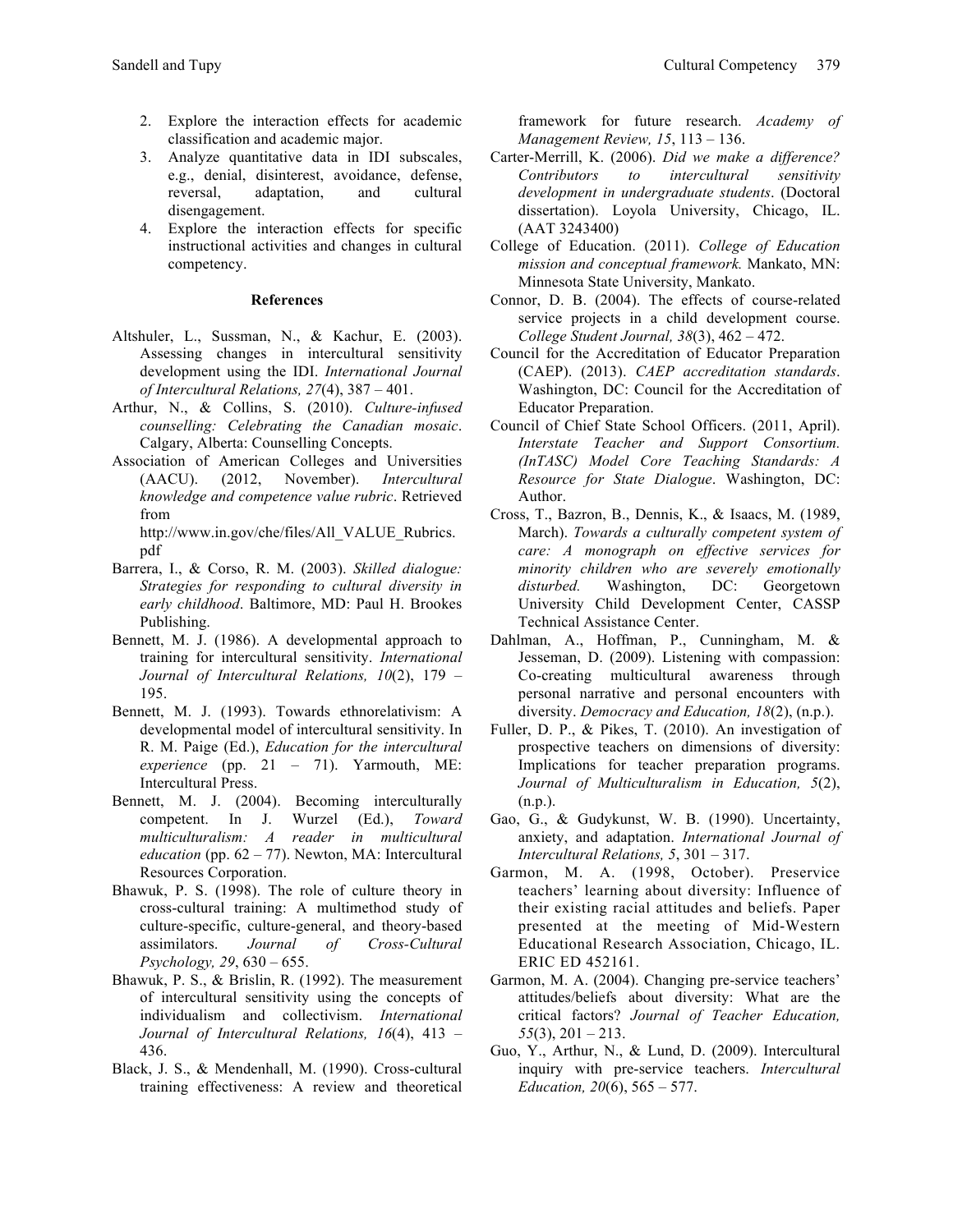- Hammer, M. R. (2009a). *The intercultural development inventory (IDI version 3).* Berlin, MD: IDI, LLC.
- Hammer, M. R. (2009b). The Intercultural Development Inventory: An approach for assessing and building intercultural competence. In M.A. Moodian (Ed.), *Contemporary leadership and intercultural competence: Exploring the crosscultural dynamics within organizations* (pp. 203 – 217). Thousand Oaks, CA: Sage.
- Hammer, M. R. (2011). Additional cross-cultural validity testing of the Intercultural Development Inventory. *International Journal of Intercultural Relations, 35*, 474 – 487.
- Hammer, M. (2012). The Intercultural Development Inventory: A new frontier in assessment and development of intercultural competence. In M. Vande Berg, R.M. Paige, & K.H. Lou (Eds.), *Student learning abroad* (pp. 115-136). Sterling, VA: Stylus Publishing.
- Hammer, M. R., & Bennett, M. J. (1998). *The intercultural development inventory (IDI) manual.* Portland, OR: Intercultural Communication Institute.
- Hammer, M. R., Bennett, M. J., & Wiseman, R. (2003). The Intercultural Development Inventory: A measure of intercultural sensitivity. *International Journal of Intercultural Relations, 27,* 421 – 443.
- Hoffman, D. M. (1996). Culture and self in multicultural education: Reflections on discourse, meeting in the middle. *American Educational Research Journal, 33*(4), 545 – 569.
- Houser, N. O. (2008). Cultural plunge: A critical approach for multicultural development in teacher education. *Race, Ethnicity and Education*, *11*(4),  $465 - 482$ .
- Jencks, C., & Phillips, M. (1998). The black-white test score gap: An introduction. In C. Jencks and M. Phillips (Eds.). *The black-white test score gap* (pp. 1 – 51). Washington, DC: Brookings Institution Press.
- Keengwe, J. (2010). Fostering cross-cultural competence in preservice teachers through multicultural education experiences. *Early Childhood Education Journal, 28*, 197 – 204.
- Koppelman, K. L., & Goodhart, R. L. (2010). *Understanding human differences: Multicultural education for a diverse America*. New York, NY: Pearson.
- Ladson-Billings, G. (2001). *Crossing over to Canaan: The journey of new teachers in diverse classrooms*. San Francisco, CA: Jossey Bass.
- Li, X., & Lal, S. (2005). Critical reflective thinking through service-learning in multicultural teacher education. *Intercultural Education, 16*(3), 217 – 234.
- Losen, D. J., & Orfield, G. (2002). *Racial inequality in special education.* Boston, MA: Harvard Education Press.
- Middleton, V. A. (2002). Increasing pre-service teachers' diversity beliefs and commitment. *Urban Review*, *34*(4), 343.
- National Center for Education Statistics (NCES). (2013). *Digest of education statistics: 2012*. Washington, DC: Institute of Education Sciences.
- National Council for Accreditation of Teacher Education (NCATE). (2008). *Professional standards for the accreditation of teacher preparation institutions.* Washington, DC: National Council for Accreditation of Teacher Education.
- Office of Institutional Planning, Research, and Assessment (OIPRA). (2012). *Enrollment by gender and ethnic origin*. Mankato, MN: Minnesota State University, Mankato.
- Paige, R. M., Jacobs-Cassuto, M., Yershova, Y., & DeJaeghere, J. (2003). Assessing intercultural sensitivity: An empirical analysis of the Hammer and Bennett intercultural development inventory. *International Journal of Intercultural Relations, 27*(4), 476 – 486.
- Pohan, C. A., & Aguilar, T. E. (2001). Measuring educators' beliefs about diversity in personal and professional contexts. *American Educational Research Journal, 38*(1), 159 – 182.
- Reyes, C., & Bishop, P. A. (2005). Meeting in the middle: Preparing teachers on predominantly white campuses for diverse classrooms. *Teacher Education and Practice, 18*(2), 137 – 156.
- Riley, R. (2007). *Student engagement and intercultural competency in the North Harris Montgomery Community College District*. (Doctoral Dissertation). Sam Houston State University, Huntsville, TX. (AAT 3288395)
- Ryan, C. (2013). *Language use in the United States: 2011, American community survey reports*. Washington, DC: U. S. Census Bureau.
- Sampson, D. L., & Smith, H. P. (1957). A scale to measure world-minded attitudes. *Journal of School Psychology, 45*(1), 99 – 106.
- Schmidt, P. R. (1998). The ABC's of cultural understanding and communication. *Equity and Excellence in Education, 31*(2), 28 – 38.
- Sleeter, C. E. (2001a). *Culture, difference, and power.* New York, NY: Teachers College Press.
- Sleeter, C. E. (2001b). Preparing teachers for culturally diverse schools: Research and the overwhelming presence of whiteness. *Journal of Teacher Education, 32*, 94-106.
- Solomon, R. P., & Levine-Rasky, C. (2003). *Teaching for equity and diversity: Research to practice*. Toronto, Ontario: Canadian Scholars' Press.